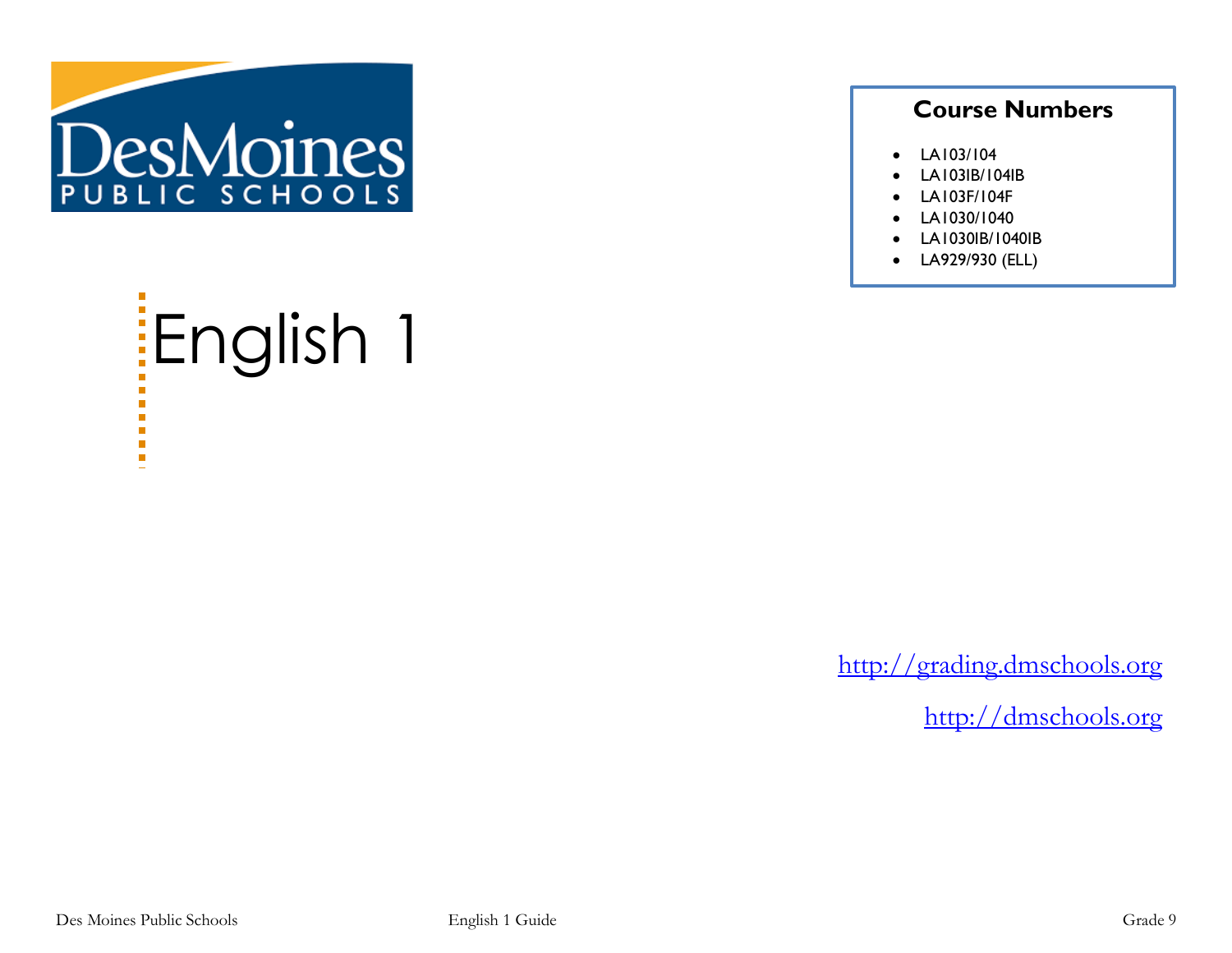# **Foreword**

English I develops basic structures of reading and writing, using a variety of works from diverse authors to increase student interest, awareness, appreciation, and understanding of a variety of genres as well as opportunities to apply the writing process to promote communication through written expression. There should be a focus on the study of identity and how that is influenced by society and culture. First semester focuses heavily on identity of self, while second semester focuses on identity of others through literary study, reflective writing, research writing, and character analysis.

**The scope of this course should address the topic of IDENTITY through many lenses. Consider the following guiding questions to guide your text choices and topics for discussion.**

- What is changeable within ourselves?
- How does what we know about the world shape the way we view ourselves?
- How do our personal experiences shape our view of others?
- How do we form and shape our identities?
- In a culture where we are bombarded with ideas and images of "what we should be," how does one form an identity that remains true and authentic for her/him/they self?
- What turning points determine our individual pathways to adulthood?
- In a culture where we are bombarded with other people trying to define us, how do we make decisions for ourselves?

### **How to use this document:**

**This curriculum guide is** *not…*

- A lock-step instructional guide detailing exactly when and how you teach.
- Meant to restrict your creativity as a teacher.
- A ceiling of what your students can learn, nor a set of unattainable goals.

#### **Instead, the curriculum guide** *is* **meant to be a common vision for student learning and a set of targets and success criteria directed related to grade-level standards by which to measure and report student progress and provide meaningful feedback.**

The curriculum guide outlines the learning that is **most essential** for student success; it is our district's guaranteed and viable curriculum. The expectation is that every student in our district, regardless of school or classroom, will have access to and learn these targets. As the classroom teacher, you should use the curriculum guide to help you to decide how to scaffold up to the learning targets and extend your students' learning beyond them.

Within this document, you will find a foundational structure for planning sequential instruction in the classroom which can be supplemented with materials from any number of the linked resources.

Please consider this guide a living and dynamic document, subject to change and a part of a continuous feedback loop.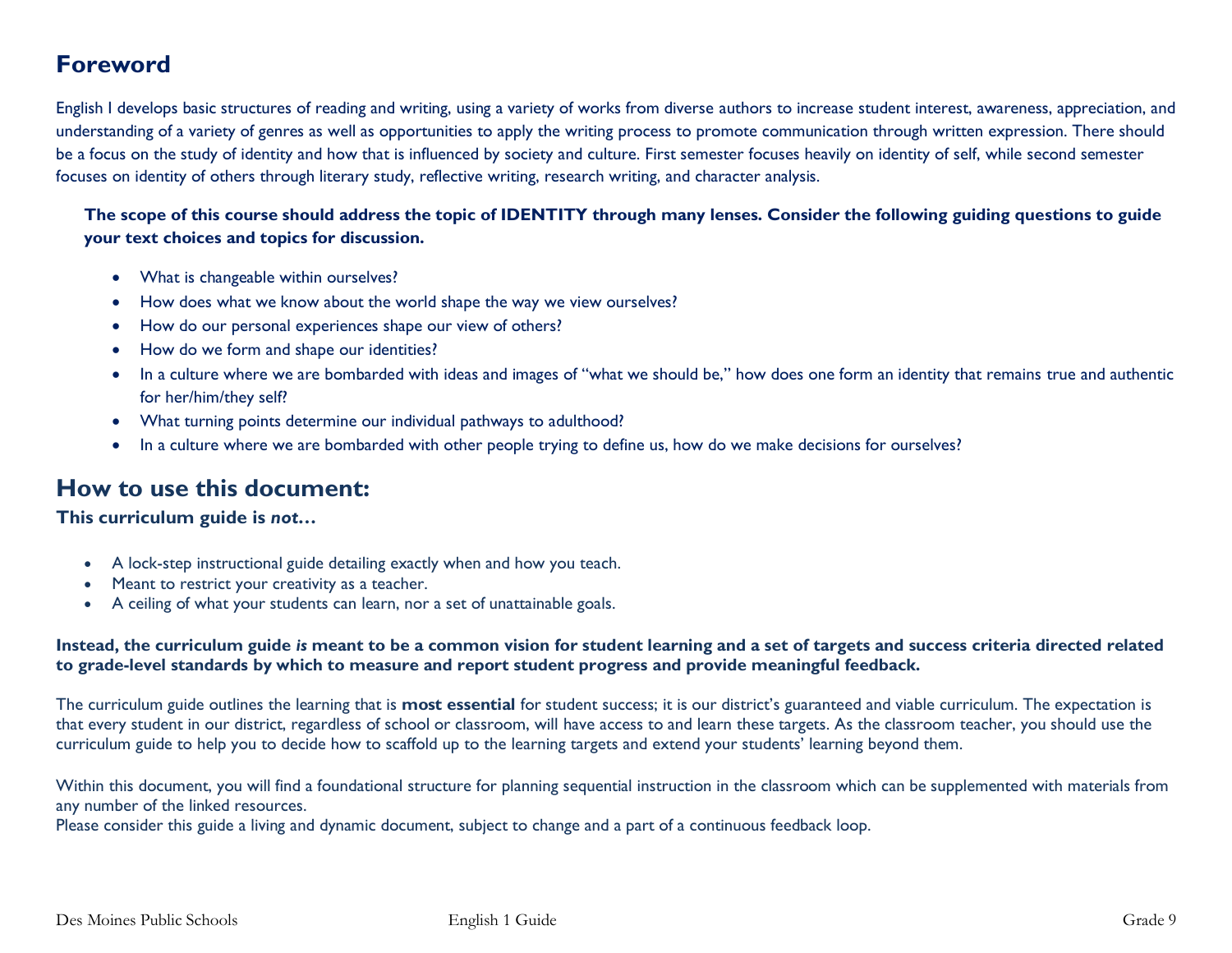| <b>Semester</b>                                             | Unit 1: Narrative Elements                  |                                                          | <b>Unit 2: Constructing Narratives</b><br><b>The Book of Unknown Americans</b><br>G9 The Book of Unknown Americans (Word files)                                                      |                                              | <b>Extended Topics SI</b>                                                                                                       |                                                              |
|-------------------------------------------------------------|---------------------------------------------|----------------------------------------------------------|--------------------------------------------------------------------------------------------------------------------------------------------------------------------------------------|----------------------------------------------|---------------------------------------------------------------------------------------------------------------------------------|--------------------------------------------------------------|
|                                                             | Topic I: Analyzing<br><b>Text Structure</b> | <b>Topic 2: Analyzing</b><br><b>Complex</b><br>Character | <b>Topic 3: Analyzing</b><br><b>Themes</b>                                                                                                                                           | <b>Topic 4: Writing</b><br><b>Narratives</b> | Topic 5:<br>Collaborating in<br><b>Discussions</b>                                                                              | Topic 6:<br><b>Constructing</b><br>Writing                   |
| <b>Reporting</b><br>frequency for<br>Cycle 1                | 3 weeks                                     | 3 weeks                                                  | 12 weeks                                                                                                                                                                             |                                              | Evidence can be collected throughout the<br>semester and topic scores continually updated<br>to reflect increase in complexity. |                                                              |
| Approximate<br>beginning and<br>end dates for<br>the topics | $8/24 - 9/16$                               | $9/19 - 10/14$                                           | Section 1 10/17-11/2<br>$\bullet$<br>Section 2 11/3-11/22<br>$\bullet$<br>Section 3 11/28-12/8<br>$\bullet$<br>Section 4 12/12-12/21<br>$\bullet$<br>Section 5 1/4-1/13<br>$\bullet$ |                                              |                                                                                                                                 |                                                              |
| <b>Standards</b><br>Aligned                                 | RL.9-10.5                                   | RL.9-103<br>RL.9-10.4                                    | RI.9-10.2/ RL.9-10.2<br>RI.9-10.4/RL.9-10.4<br>RI.9-10.6/RL.9-10.6                                                                                                                   | $W.9 - 10.3$<br>$W.9 - 10.4$<br>$W.9 - 10.5$ | SL.9-10.                                                                                                                        | $W.9 - 10.4$<br>$W.9 - 10.5$<br>$L.9 - 10.1$<br>$L.9 - 10.2$ |

#### **When to begin Odell HSLP:** *Book of Unknown Americans*

Odell provides lesson totals based on 45-minute class periods. There are 32 core lessons, and 9 optional lessons. Keep in mind there are also optional activities throughout core lessons which may impact pacing if included.

In order to absorb the current homework reading expectation into classroom time, pay attention to when sections should start and end. Dates are approximate but align with lesson totals and natural breaks in our school calendar. If students are not able to complete all required reading in that allotted time, we may need to assess what additional scaffolds may be required.

Opportunities to reassess Unit 1 Topics exist throughout the new material. Mastery of Unit 1 topics should not inhibit moving into Unit 2.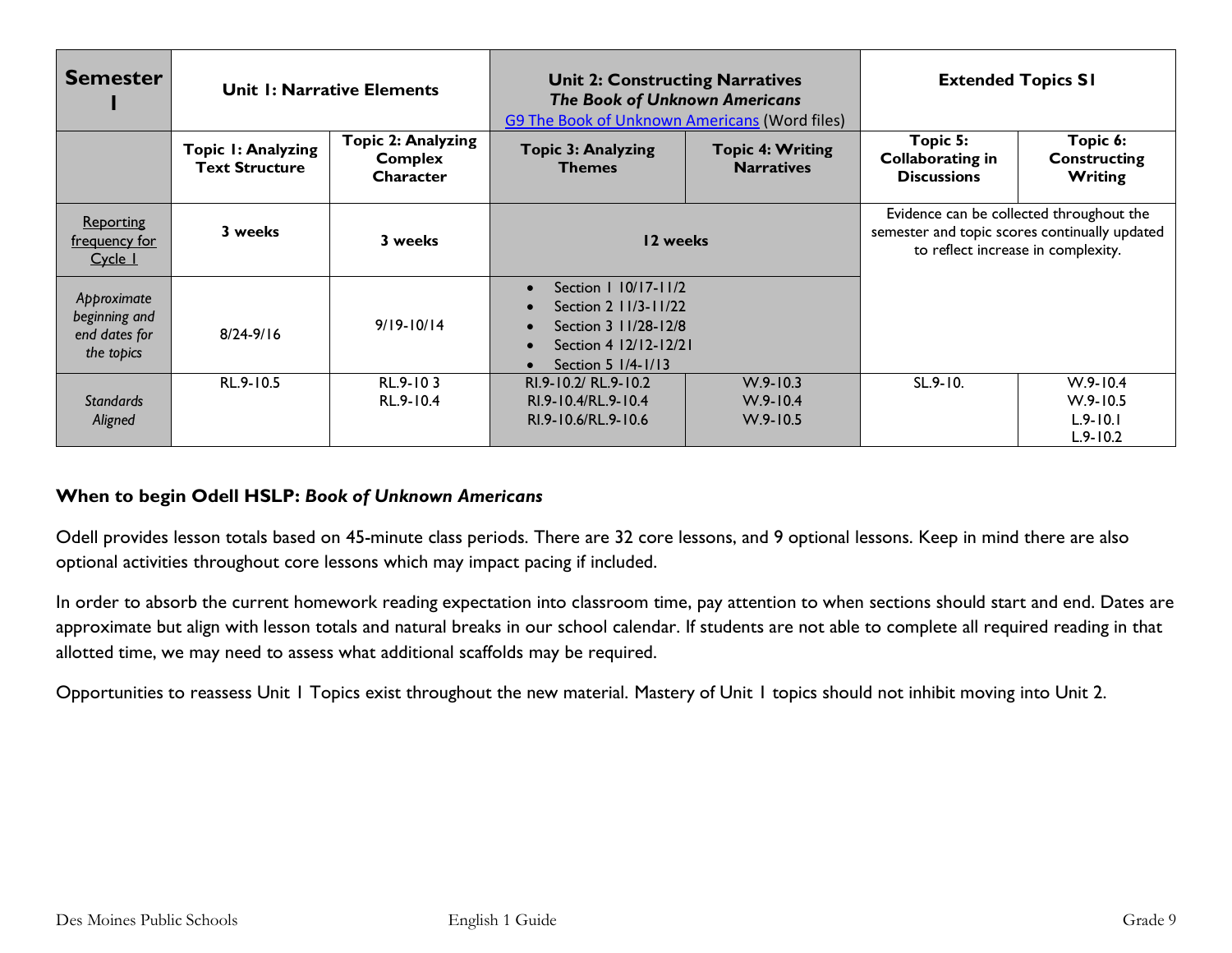# **Standards-Referenced Grading Basics**

#### **Our purpose in collecting a body of evidence is to:**

- Allow teachers to determine a defensible and credible topic score based on a representation of student learning over time.
- Clearly communicate where a student's learning is based on a topic scale to inform instructional decisions and push student growth.
- Show student learning of targets through multiple and varying points of data
- Provide opportunities for feedback between student and teacher.

|                                                                      | <b>Evidence shows the student</b>                                                        | <b>Topic</b><br><b>Score</b> |
|----------------------------------------------------------------------|------------------------------------------------------------------------------------------|------------------------------|
|                                                                      | Demonstrates proficiency (AT) in all learning targets<br>and success at Level 4          | 4.0                          |
| Start at Level 3 when<br>determining a topic $\rightarrow$<br>score. | Demonstrates proficiency (AT) in all learning targets<br>with partial success at Level 4 | 3.5                          |
|                                                                      | Demonstrates proficiency (AT) in all learning targets                                    | 3.0                          |
|                                                                      | Demonstrates proficiency (AT) in at least half of the<br>learning targets                | 2.5                          |
|                                                                      | Demonstrates some success criteria (PT) toward all<br>learning targets                   | 2.0                          |
|                                                                      | Demonstrates some success criteria (PT) towards some<br>of the learning targets          | 1.5                          |
|                                                                      | Does not yet meet minimum criteria for the targets.                                      | 1.0                          |
|                                                                      | Produces no evidence appropriate to the learning<br>targets at any level                 |                              |

#### **Scoring**

A collaborative scoring process is encouraged to align expectations of the scale to artifacts collected. Routine use of a collaborative planning and scoring protocol results in calibration and a collective understanding of evidence of mastery. Enough evidence should be collected to accurately represent a progression of student learning as measured by the topic scale. Teachers look at all available evidence to determine a topic score. All topic scores should be defensible and credible through a body of evidence.

**\*\*\*Only scores of 4, 3.5, 3, 2.5, 2, 1.5, 1, and 0 can be entered as Topic Scores**.

# **Multiple Opportunities**

Philosophically, there are two forms of multiple opportunities, both of which require backwards design and intentional planning. One form is opportunities planned by the teacher throughout the unit of study and/or throughout the semester. The other form is reassessment of learning which happens after completing assessment of learning at the end of a unit or chunk of learning.

Students will be allowed multiple opportunities to demonstrate proficiency. Teachers need reliable pieces of evidence to be confident students have a good grasp of the learning topics before deciding a final topic score. To make standards-referenced grading work, the idea of "multiple opportunities" is emphasized. If after these opportunities students still have not mastered Level 3, they may then be afforded the chance to reassess.

#### **Guiding Practices of Standards-Referenced Grading**

- **1.** A consistent 4-point grading scale will be used.
- **2.** Student achievement and behavior will be reported separately.
- **3.** Scores will be based on a body of evidence.
- **4.** Achievement will be organized by learning topic and converted to a grade at semester's end.
- **5.** Students will have multiple opportunities to demonstrate proficiency.
- **6.** Accommodations and modifications will be provided for exceptional learners.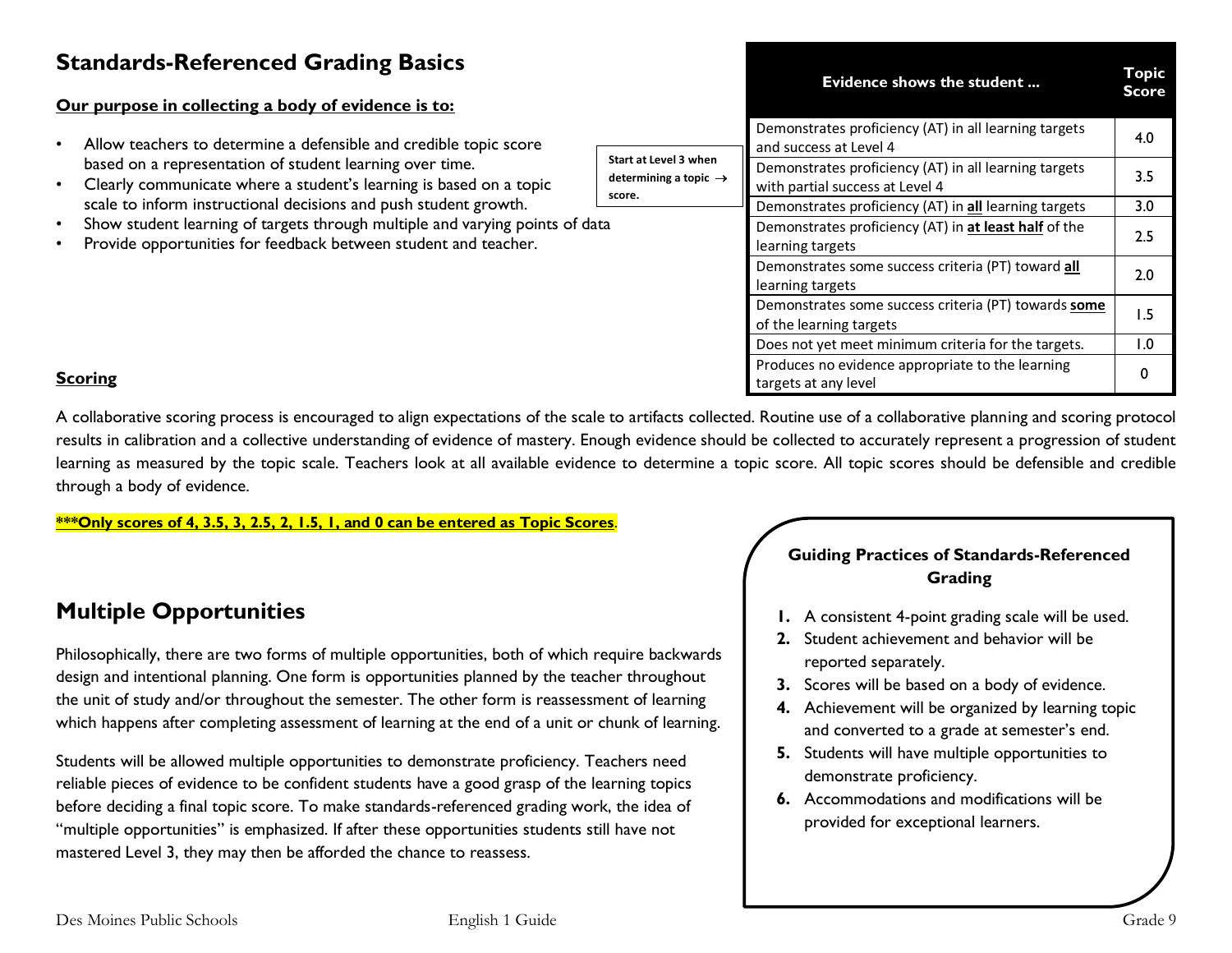# **Anatomy of a Scale**

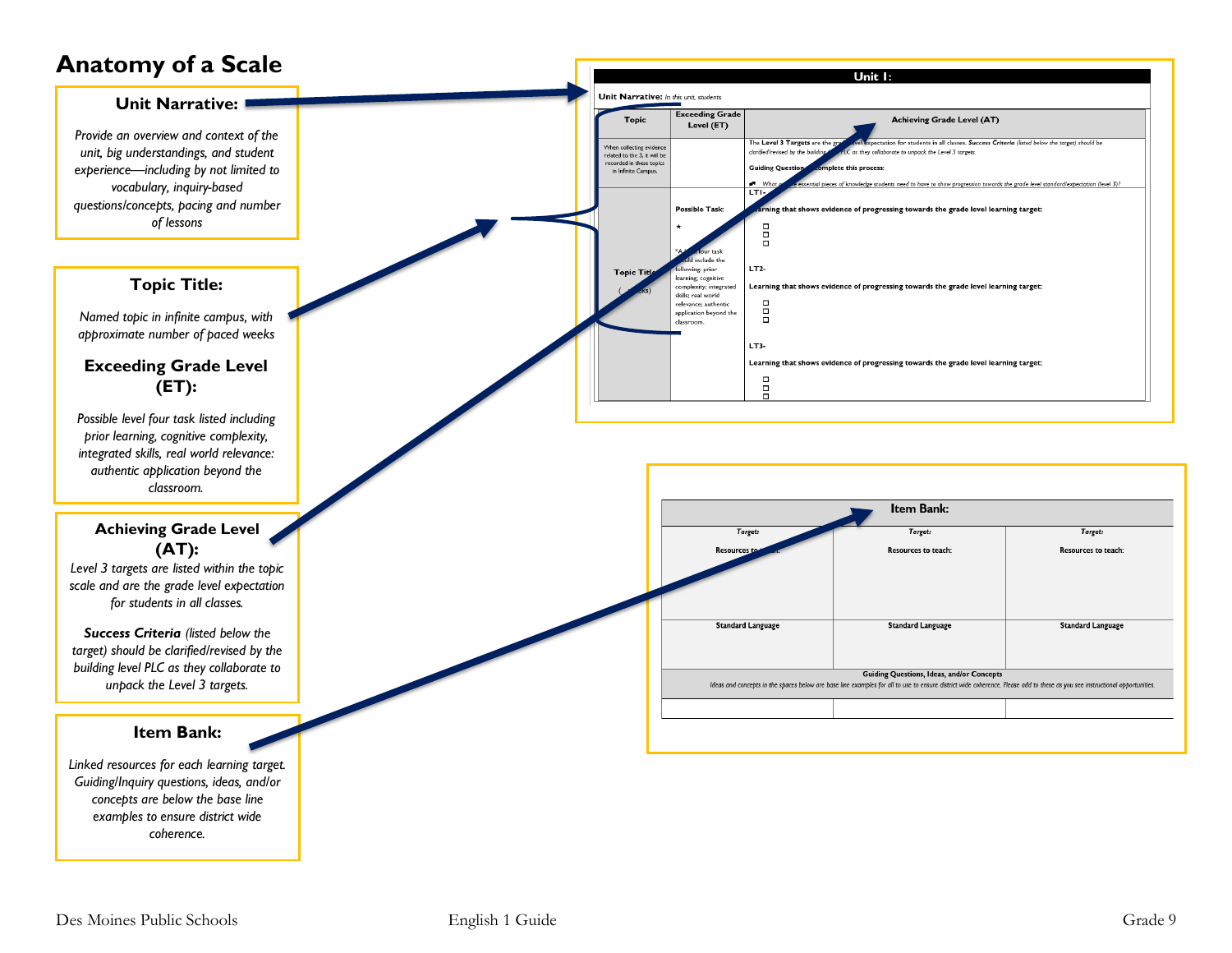# **Unit 1: Narrative Elements**

Unit Narrative: This unit is comprised of 2 topics, Analyzing Text Structure and Analyzing Complex Character. While these 2 topics can stand alone, it is possible to assess all through the study of the same work. Opportunities in cycle 1 instruction should exist for students to study each element on its own as well as in combination. This unit is intended to provide students exemplars of narrative writing that they will apply in their own narrative writing in Unit 2.

Topic Overview: This topic asks students to explore the many ways authors choose to structure texts and infuse them with layers of meaning. In previous years, students have examined isolated examples of text structure, breaking down its impact on the narrative (or poem as is the focus in 7<sup>th</sup> grade) as a whole. In the 9-10 grade band, it is critical that students explore how multiple elements interact to create narrative structure.

| <b>Topic</b>                                                                                                | <b>Achieving Grade Level (AT)</b>                                                                                                                                                                                                                                                                                                                                                   |
|-------------------------------------------------------------------------------------------------------------|-------------------------------------------------------------------------------------------------------------------------------------------------------------------------------------------------------------------------------------------------------------------------------------------------------------------------------------------------------------------------------------|
| When collecting evidence<br>related to the 3, it will be<br>recorded in these topics<br>in Infinite Campus. | The Level 3 Targets are the grade level expectation for students in all classes. Success Criteria (listed below the target) should be clarified/revised by the building level PLC as<br>they collaborate to unpack the Level 3 targets.<br><b>Guiding Question to complete this process:</b>                                                                                        |
|                                                                                                             | What are the essential pieces of knowledge students need to have to show progression towards the grade-level standard/expectation (level 3)?                                                                                                                                                                                                                                        |
|                                                                                                             | LTIA- Analyze an author's choices concerning how to structure a text and order events                                                                                                                                                                                                                                                                                               |
|                                                                                                             | Learning that shows evidence of progressing towards grade-level learning target:<br>Identify the dominant structure of the text (such as parallel plot, in media res, or flashback)                                                                                                                                                                                                 |
|                                                                                                             | Explain why the author chose to use the structure                                                                                                                                                                                                                                                                                                                                   |
|                                                                                                             | Explain how the structure impacts the whole<br>⊔                                                                                                                                                                                                                                                                                                                                    |
|                                                                                                             | Support analysis with evidence from the text                                                                                                                                                                                                                                                                                                                                        |
|                                                                                                             | LTIB- Analyze how an author manipulates time through pacing or flashback to create mystery, tension, and/or surprise                                                                                                                                                                                                                                                                |
| Topic I:<br><b>Analyzing Text</b><br><b>Structure</b>                                                       | Learning that shows evidence of progressing towards grade-level learning target:<br>Identify how an author manipulates time through pacing, dialogue, flashback, or incidents that disrupt a traditional storyline<br>Analyze how the time manipulation creates an effect on the reader such as mystery, suspense, or surprise<br>□<br>Support analysis with evidence from the text |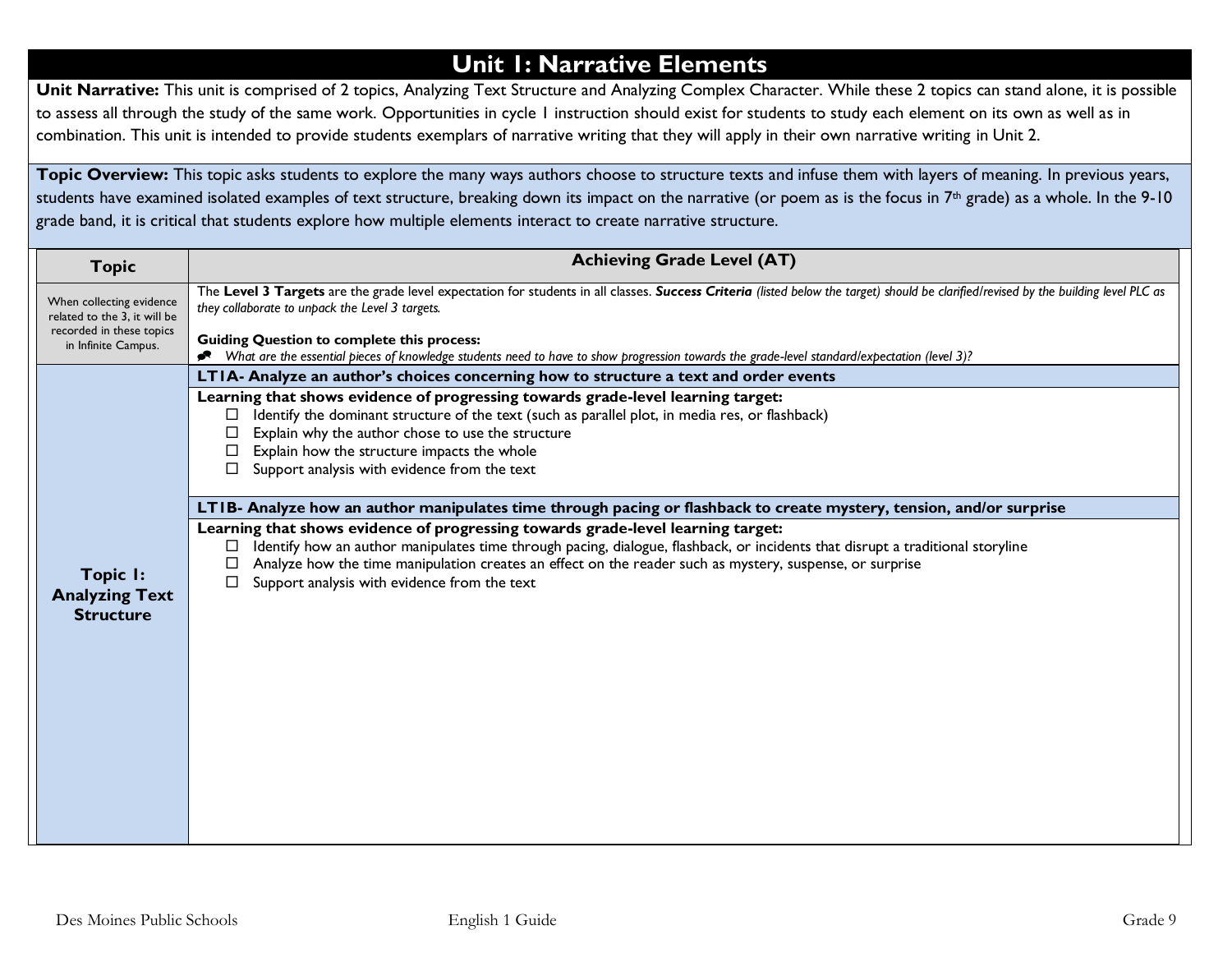| <b>Item Bank:</b>                                                                                                                                                                                                                                                                |                                                                                                                                                                                                                                                                                  |  |
|----------------------------------------------------------------------------------------------------------------------------------------------------------------------------------------------------------------------------------------------------------------------------------|----------------------------------------------------------------------------------------------------------------------------------------------------------------------------------------------------------------------------------------------------------------------------------|--|
| <b>IATarget:</b><br><b>Resources to teach:</b>                                                                                                                                                                                                                                   | <b>IBTarget:</b><br><b>Resources to teach:</b>                                                                                                                                                                                                                                   |  |
|                                                                                                                                                                                                                                                                                  |                                                                                                                                                                                                                                                                                  |  |
| <b>Aligned Odell Assessment:</b><br>Book of Unknown Americans Section 3 diagnostic part 1<br>Additional evidence can be drawn from activities and discussions throughout the<br>learning experience. Section 3 shifts its focus to Point of View, Perspective, and<br>Structure. | <b>Aligned Odell Assessment:</b><br>Book of Unknown Americans Section 3 diagnostic part 1<br>Additional evidence can be drawn from activities and discussions throughout the<br>learning experience. Section 3 shifts its focus to Point of View, Perspective, and<br>Structure. |  |
|                                                                                                                                                                                                                                                                                  | <b>Standard Language</b>                                                                                                                                                                                                                                                         |  |
|                                                                                                                                                                                                                                                                                  | <b>CCSS ELA RL.9-10.5</b><br>Analyze how an author's choices concerning how to structure a text, order events within it (e.g., parallel plots), and manipulate time (e.g., pacing, flashbacks) create such effects<br>as mystery, tension, or surprise.                          |  |
|                                                                                                                                                                                                                                                                                  | <b>Guiding Questions, Ideas, and/or Concepts</b><br>Ideas and concepts in the spaces below are base line examples for all to use to ensure district wide coherence. Please add to these as you see instructional opportunities.                                                  |  |
| The standard does specifically identify parallel plot. This is not the only text<br>structure that can be addressed but should be included.                                                                                                                                      | The standard does provide some guidance about aspects of time (pacing,<br>flashbacks) and effects (mystery, tension, surprise). These should be included<br>in instruction, but other aspects may be included.                                                                   |  |
|                                                                                                                                                                                                                                                                                  |                                                                                                                                                                                                                                                                                  |  |
|                                                                                                                                                                                                                                                                                  |                                                                                                                                                                                                                                                                                  |  |
|                                                                                                                                                                                                                                                                                  |                                                                                                                                                                                                                                                                                  |  |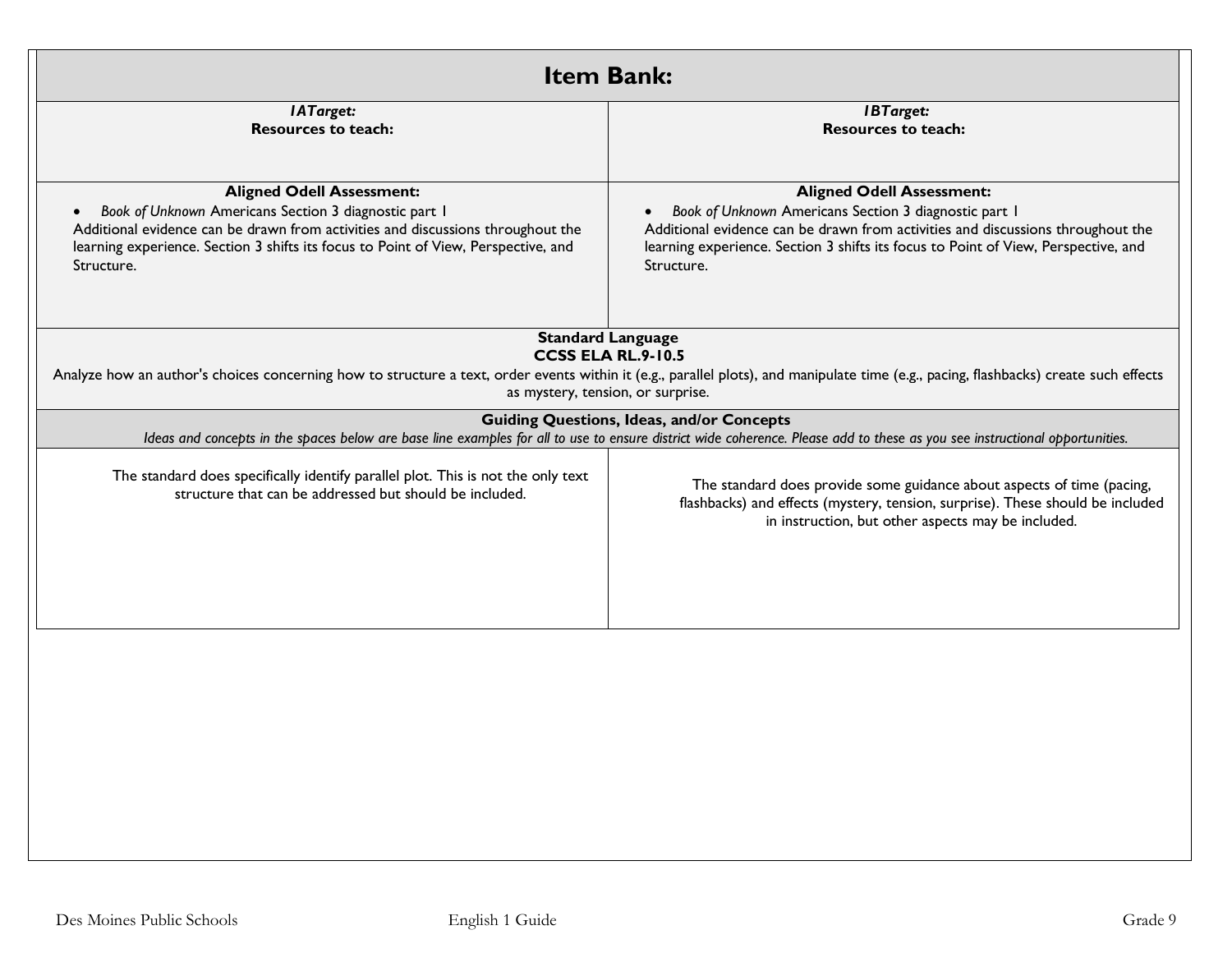**Topic Overview:** This topic asks students to explore the many ways authors develop characters and how those characters propel the plot of a narrative. In previous years, students have explored key moments or story elements and singular lines of dialogue or plot events that influenced a character trait. In the 9<sup>th</sup> grade band, the focus shifts to character motivation and how characters evolve over the course of the text.

| <b>Topic</b>                                                       | <b>Achieving Grade Level (AT)</b>                                                                                                                                                                                                                                                                                                                                                                                                           |
|--------------------------------------------------------------------|---------------------------------------------------------------------------------------------------------------------------------------------------------------------------------------------------------------------------------------------------------------------------------------------------------------------------------------------------------------------------------------------------------------------------------------------|
| When collecting evidence<br>related to the 3, it will be           | The Level 3 Targets are the grade-level expectation for students in all classes. These are directly related to State of lowa standards.<br>Success Criteria (listed below the target) should be clarified/revised by the building level PLC as they collaborate to unpack the Level 3 targets.                                                                                                                                              |
| recorded in these topics<br>in Infinite Campus.                    | <b>Guiding Question to complete this process:</b><br>What are the essential pieces of knowledge students need to have to show progression towards the grade level standard/expectation (level 3)?                                                                                                                                                                                                                                           |
|                                                                    | LT2A- Analyze how complex characters develop over the course of a narrative                                                                                                                                                                                                                                                                                                                                                                 |
|                                                                    | Learning that shows evidence of progressing towards grade-level learning target:<br>$\Box$ Identify the key characters in a narrative<br>$\Box$ Identify the motivation of key characters<br>$\Box$ Analyze how a character's motivation impacts their overall development<br>$\Box$ Analyze how key characters change from the beginning to the middle to the end of the narrative.<br>$\Box$ Support analysis with evidence from the text |
|                                                                    | LT2B- Analyze how complex characters interact with other characters in a narrative                                                                                                                                                                                                                                                                                                                                                          |
|                                                                    | Learning that shows evidence of progressing towards grade-level learning target:<br>$\Box$ Identify relationships between characters<br>Explain how one character's actions or changes impact other key characters.<br>Support analysis with evidence from the text<br>$\Box$                                                                                                                                                               |
|                                                                    | LT2C- Analyze the cumulative impact of word choice on the development of characters in a narrative                                                                                                                                                                                                                                                                                                                                          |
| Topic 2:<br><b>Analyzing</b><br><b>Complex</b><br><b>Character</b> | Learning that shows evidence of progressing towards grade-level learning target:<br>$\Box$ Identify specific vocabulary an author uses to describe a character<br>Identify specific diction, dialect, or patterns of speech a character uses<br>□<br>$\Box$ Analyze how description or character speech patterns impact their development over the course of a text<br>Support analysis with evidence from the text<br>$\Box$               |
|                                                                    |                                                                                                                                                                                                                                                                                                                                                                                                                                             |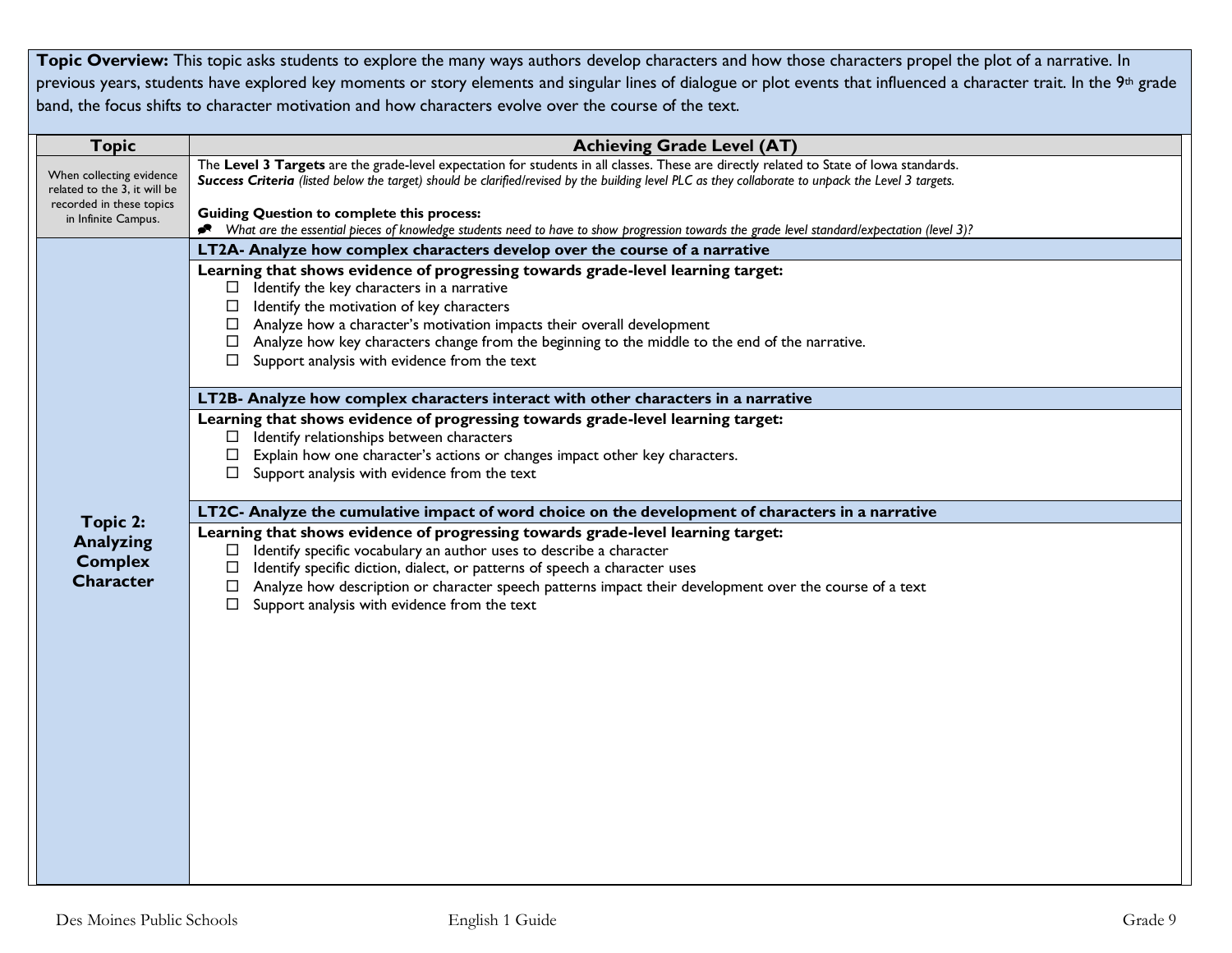| <b>Item Bank:</b>                                                                                                                                                                                                                                                                                                                                                   |                                                                                                                                                                                                                                                                                                                                                                     |                                                                                              |  |
|---------------------------------------------------------------------------------------------------------------------------------------------------------------------------------------------------------------------------------------------------------------------------------------------------------------------------------------------------------------------|---------------------------------------------------------------------------------------------------------------------------------------------------------------------------------------------------------------------------------------------------------------------------------------------------------------------------------------------------------------------|----------------------------------------------------------------------------------------------|--|
| 2ATarget:<br><b>Resources to teach:</b>                                                                                                                                                                                                                                                                                                                             | 2BTarget:<br><b>Resources to teach:</b>                                                                                                                                                                                                                                                                                                                             | 2CTarget:<br><b>Resources to teach:</b>                                                      |  |
| <b>Aligned Odell Assessment:</b><br>While no specific question from a section diagnostic aligns to<br>this learning target, opportunity is ripe to assess character<br>development through repeated student discussion and use of<br>the Literary Elements and Narrative Techniques Note-Taking<br>Tool and Text Dependent Questions. (e.g. SIL3A4, S2LIAI-<br>(A3) | <b>Aligned Odell Assessment:</b><br>While no specific question from a section diagnostic aligns to<br>this learning target, opportunity is ripe to assess character<br>development through repeated student discussion and use of<br>the Literary Elements and Narrative Techniques Note-Taking<br>Tool and Text Dependent Questions. (e.g. SIL3A4, S2LIAI-<br>(A3) | <b>Aligned Odell Assessment:</b><br>Book of Unknown Americans Section 2 diagnostic<br>part I |  |
| <b>Standard Language</b><br><b>CCSS ELA RL.9-10.3</b><br>Analyze how complex characters (e.g., those with multiple or conflicting motivations) develop over the course of a<br>text, interact with other characters, and advance the plot or develop the theme.                                                                                                     | <b>Standard Language</b><br><b>CCSS ELA RL.9-10.4</b><br>Determine the meaning of words and phrases as they are<br>used in a text, including figurative and connotative<br>meanings; Analyze the cumulative impact of specific word<br>choices on meaning and tone.                                                                                                 |                                                                                              |  |
|                                                                                                                                                                                                                                                                                                                                                                     | <b>Guiding Questions, Ideas, and/or Concepts</b><br>Ideas and concepts in the spaces below are base line examples for all to use to ensure district wide coherence. Please add to these as you see instructional opportunities.                                                                                                                                     |                                                                                              |  |
|                                                                                                                                                                                                                                                                                                                                                                     |                                                                                                                                                                                                                                                                                                                                                                     |                                                                                              |  |
|                                                                                                                                                                                                                                                                                                                                                                     |                                                                                                                                                                                                                                                                                                                                                                     |                                                                                              |  |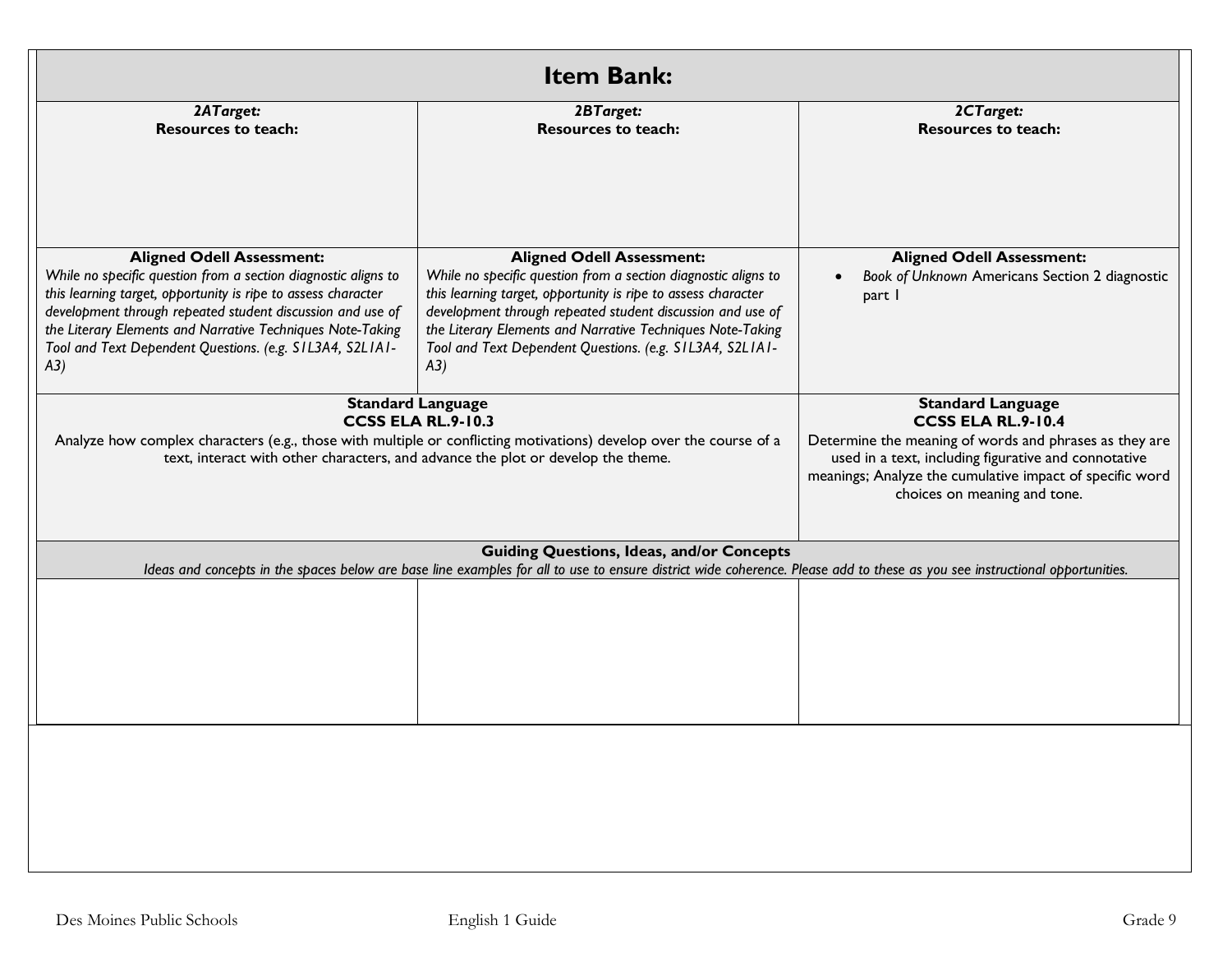# **Unit 2: Constructing Narratives**

**Unit Narrative:** There is more than one side to every story. In this unit we will read *The Book of Unknown Americans*, a novel by Cristina Henríquez, and will explore the Central Question: How does perspective shape our understanding of events? We will examine the novel, along with a collection of short stories, memoirs, narrative poetry, and literary non-fiction, to understand how authors use literary elements and narrative techniques to explore meaning and convey themes. We will also analyze constructs that help define character and perspective: culture, ethnicity, gender, life experience, adversities, and triumphs. To synthesize what we have learned about the elements of storytelling, we will rewrite a vignette from *The Book of Unknown Americans* from the perspective of another character.

Topic Overview: In this topic, students explore the link between other literary elements and their impact on the development of a greater meaning in a text. As students examine both fictional narratives and or narratives derived from reality, they should be able to determine how a theme/central idea is introduced and how it unfolds. Students must also be able to construct an objective summary of a text, recounting key details.

| <b>Topic</b>                                                                                                | <b>Achieving Grade Level (AT)</b>                                                                                                                                                                                                                                                                                                                                                                                                                                                                                                                                                                                                                                                                                                                                                                                                                                                                                                                                                                                                                                                                                                                                                                                                                                                                                           |
|-------------------------------------------------------------------------------------------------------------|-----------------------------------------------------------------------------------------------------------------------------------------------------------------------------------------------------------------------------------------------------------------------------------------------------------------------------------------------------------------------------------------------------------------------------------------------------------------------------------------------------------------------------------------------------------------------------------------------------------------------------------------------------------------------------------------------------------------------------------------------------------------------------------------------------------------------------------------------------------------------------------------------------------------------------------------------------------------------------------------------------------------------------------------------------------------------------------------------------------------------------------------------------------------------------------------------------------------------------------------------------------------------------------------------------------------------------|
| When collecting evidence<br>related to the 3, it will be<br>recorded in these topics<br>in Infinite Campus. | The Level 3 Targets are the grade level expectation for students in all classes. These are directly related to State of lowa standards.<br>Success Criteria (listed below the target) should be clarified/revised by the building level PLC as they collaborate to unpack the Level 3 targets.<br><b>Guiding Question to complete this process:</b><br>Nhat are the essential pieces of knowledge students need to have to show progression towards the grade level standard/expectation (level 3)?                                                                                                                                                                                                                                                                                                                                                                                                                                                                                                                                                                                                                                                                                                                                                                                                                         |
| Topic 3:<br><b>Analyzing</b><br><b>Themes</b>                                                               | LT3A- Analyze the development of a theme or central idea over the course of a text, including how it is shaped and refined by<br>specific details.<br>Learning that shows evidence of progressing towards grade-level learning target:<br>Identify a theme for a fictional text or central idea for an informational text<br>Construct a theme statement for an identified theme in a fictional text or construct a statement that succinctly captures the central idea<br>Explain how specific details influence how theme or central idea is developed<br>Analyze the connection between specific details and how a theme or central idea is developed over time<br>Compare how multiple texts present a similar theme<br>Support analysis with evidence from the text<br>LT3B- Analyze the cumulative impact of word choice on meaning and development of theme in a text<br>Learning that shows evidence of progressing towards grade-level learning target:<br>Determine figurative, connotative, and/or technical meanings of words or phrases of high impact<br>$\Box$<br>Determine how context may impact or change the meaning of words or phrases<br>Analyze how specific diction enhances or helps support the development of meaning or ton in a text<br>$\Box$<br>Support analysis with evidence from the text |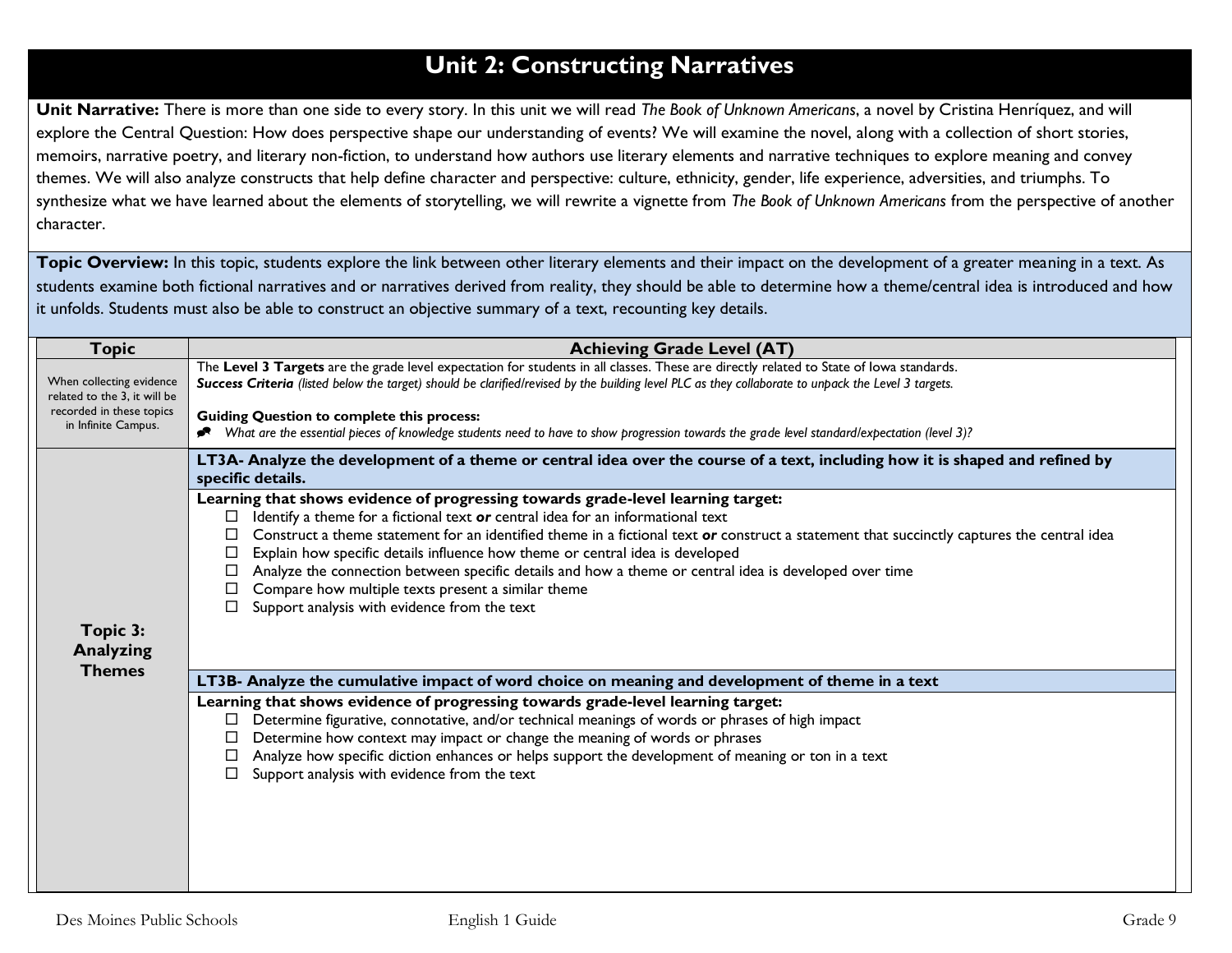| <b>Item Bank:</b>                                                                                                                                                                                                               |                                                                                                                     |  |
|---------------------------------------------------------------------------------------------------------------------------------------------------------------------------------------------------------------------------------|---------------------------------------------------------------------------------------------------------------------|--|
| 3ATarget:                                                                                                                                                                                                                       | <b>3BTarget:</b>                                                                                                    |  |
| <b>Resources to teach:</b>                                                                                                                                                                                                      | <b>Resources to teach:</b>                                                                                          |  |
|                                                                                                                                                                                                                                 |                                                                                                                     |  |
| <b>Aligned Odell Assessment:</b>                                                                                                                                                                                                | <b>Aligned Odell Assessment:</b>                                                                                    |  |
| Book of Unknown Americans Section 4 diagnostic part I                                                                                                                                                                           | Book of Unknown Americans Section 2 diagnostic part I                                                               |  |
|                                                                                                                                                                                                                                 | o Adjust focus of question to specifically analyze Theme                                                            |  |
|                                                                                                                                                                                                                                 | [How does the use of purposeful and descriptive language help authors communicate<br>theme in this story?]          |  |
|                                                                                                                                                                                                                                 | If additional evidence is needed for Text Structure or Character, the original                                      |  |
|                                                                                                                                                                                                                                 | question may be used.                                                                                               |  |
|                                                                                                                                                                                                                                 | Book of Unknown Americans Section 4 diagnostic part I                                                               |  |
| <b>Standard Language</b>                                                                                                                                                                                                        | <b>Standard Language</b>                                                                                            |  |
| CCSS ELA RI/RL.9-10.2                                                                                                                                                                                                           | CCSS ELA RI/RL.9-10.4                                                                                               |  |
| Determine a theme or central idea of a text and analyze in detail its development over                                                                                                                                          | Determine the meaning of words and phrases as they are used in a text, including                                    |  |
| the course of the text, including how it emerges and is shaped and refined by specific<br>details; provide an objective summary of the text.                                                                                    | figurative and connotative meanings; analyze the cumulative impact of specific word<br>choices on meaning and tone. |  |
| <b>Guiding Questions, Ideas, and/or Concepts</b><br>Ideas and concepts in the spaces below are base line examples for all to use to ensure district wide coherence. Please add to these as you see instructional opportunities. |                                                                                                                     |  |
|                                                                                                                                                                                                                                 |                                                                                                                     |  |
|                                                                                                                                                                                                                                 |                                                                                                                     |  |
|                                                                                                                                                                                                                                 |                                                                                                                     |  |
|                                                                                                                                                                                                                                 |                                                                                                                     |  |
|                                                                                                                                                                                                                                 |                                                                                                                     |  |
|                                                                                                                                                                                                                                 |                                                                                                                     |  |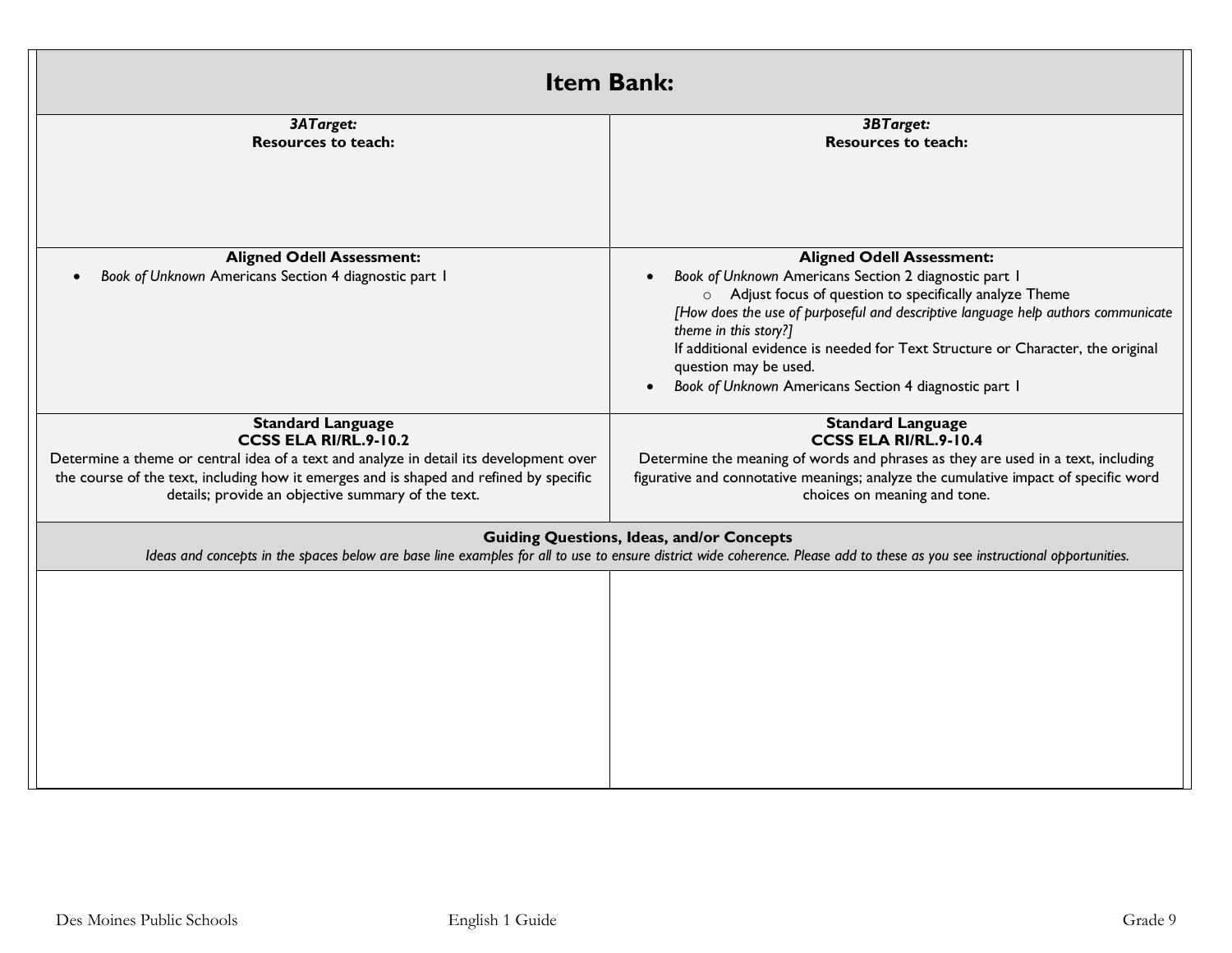Topic Overview: In this topic, students apply the elements of narrative they've been studying to their own writing. Students should be provided opportunities to engage in the writing process including planning, writing, revising, and workshopping of their finished pieces. Students should be exposed to multiple forms of narrative, not simply personal narratives – that was covered in 6<sup>th</sup> grade. This is an opportunity to discuss theme vs. central idea through the lens that narratives can be either fiction or non-fiction. The development of the narrative structure blurs the lines of the genre and students should have an opportunity to engage in both kinds of writing.

| <b>Topic</b>                                             | <b>Achieving Grade Level (AT)</b>                                                                                                                                         |
|----------------------------------------------------------|---------------------------------------------------------------------------------------------------------------------------------------------------------------------------|
|                                                          | The Level 3 Targets are the grade level expectation for students in all classes. These are directly related to State of lowa standards.                                   |
| When collecting evidence<br>related to the 3, it will be | Success Criteria (listed below the target) should be clarified/revised by the building level PLC as they collaborate to unpack the Level 3 targets.                       |
| recorded in these topics                                 | <b>Guiding Question to complete this process:</b>                                                                                                                         |
| in Infinite Campus.                                      | Nhat are the essential pieces of knowledge students need to have to show progression towards the grade level standard/expectation (level 3)?                              |
|                                                          | LT4A- Write a 2+ page narrative to develop a real or imagined experience or event using effective techniques, well-chosen details,<br>and well-structured event sequences |
|                                                          | Learning that shows evidence of progressing towards grade-level learning target:                                                                                          |
|                                                          | Engage the reader by setting out a problem, situation, or observation<br>$\Box$                                                                                           |
|                                                          | $\Box$ Orient the reader by establishing one or multiple points of view and introducing a narrator and/or character                                                       |
|                                                          | $\Box$ Use narrative techniques, such as dialogue, pacing, description, reflection, and multiple plot lines to develop experiences, events, and/or                        |
|                                                          | characters<br>$\Box$ Use a variety of techniques to sequence events so they build on one another to create a coherent whole                                               |
|                                                          | Use precise words and phrases, telling details, and sensory language to convey a vivid picture of the experiences, events, setting, and/or                                |
|                                                          | characters                                                                                                                                                                |
|                                                          | Provide a conclusion that follows from and reflects on what is experienced, observed, or resolved over the course of the narrative<br>□                                   |
|                                                          |                                                                                                                                                                           |
| Topic 4:                                                 |                                                                                                                                                                           |
| Writing                                                  |                                                                                                                                                                           |
| <b>Narratives</b>                                        |                                                                                                                                                                           |
|                                                          |                                                                                                                                                                           |
|                                                          |                                                                                                                                                                           |
|                                                          |                                                                                                                                                                           |
|                                                          |                                                                                                                                                                           |
|                                                          |                                                                                                                                                                           |
|                                                          |                                                                                                                                                                           |
|                                                          |                                                                                                                                                                           |
|                                                          |                                                                                                                                                                           |
|                                                          |                                                                                                                                                                           |
|                                                          |                                                                                                                                                                           |
|                                                          |                                                                                                                                                                           |
|                                                          |                                                                                                                                                                           |
|                                                          |                                                                                                                                                                           |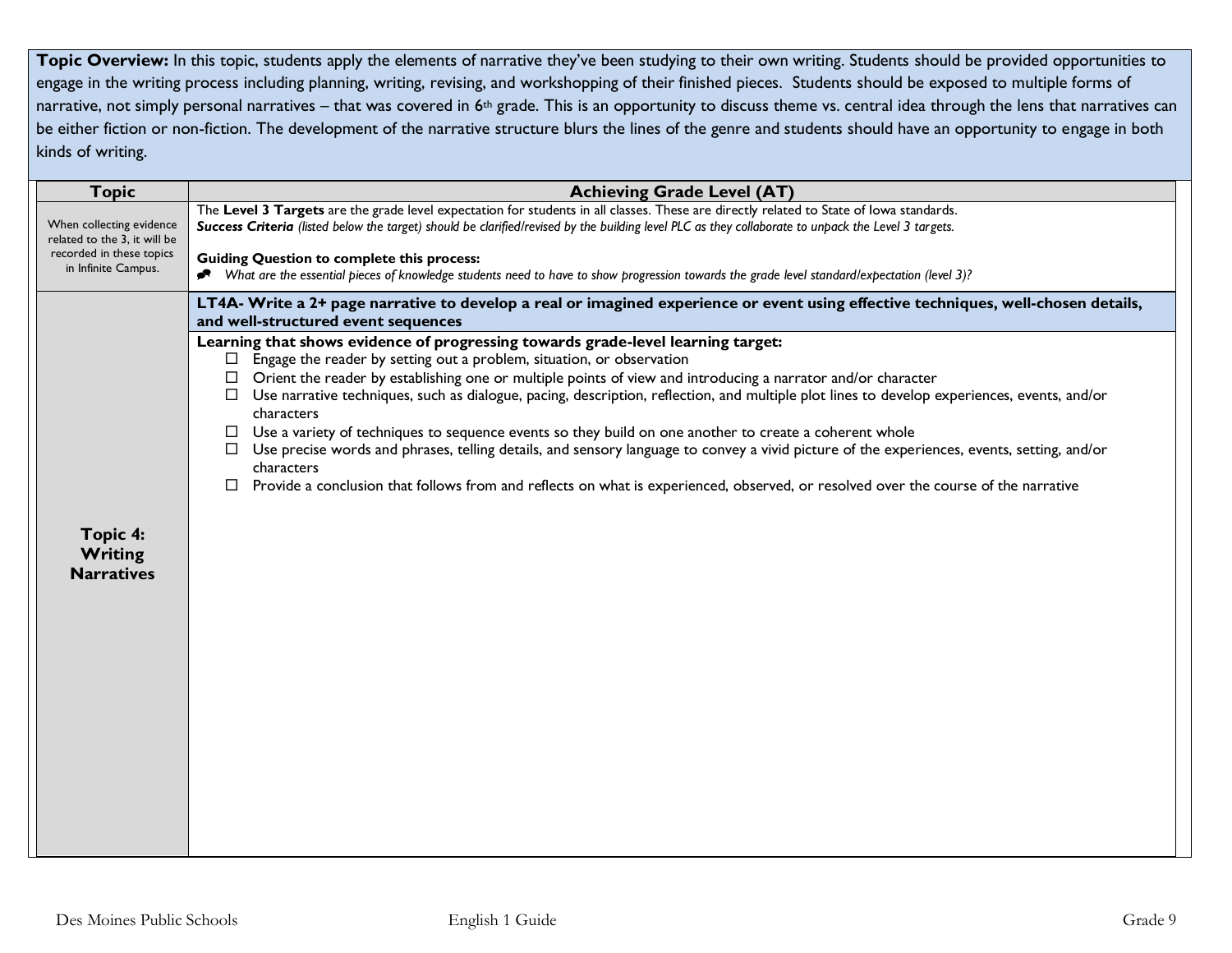# **Item Bank:**  *4ATarget:*  **Aligned Odell Assessment** • *Book of Unknown* Americans Culminating Task • *Book of Unknown Americans* Section 2 diagnostic part 2 • *Book of Unknown Americans* Section 3 diagnostic part 2 • *Book of Unknown Americans* Section 4 diagnostic part 2 **Standard Language CCSS ELA W.9-10.3** Write narratives to develop real or imagined experiences or events using effective technique, well-chosen details, and well-structured event sequences. **Guiding Questions, Ideas, and/or Concepts** *Ideas and concepts in the spaces below are base line examples for all to use to ensure district wide coherence. Please add to these as you see instructional opportunities.*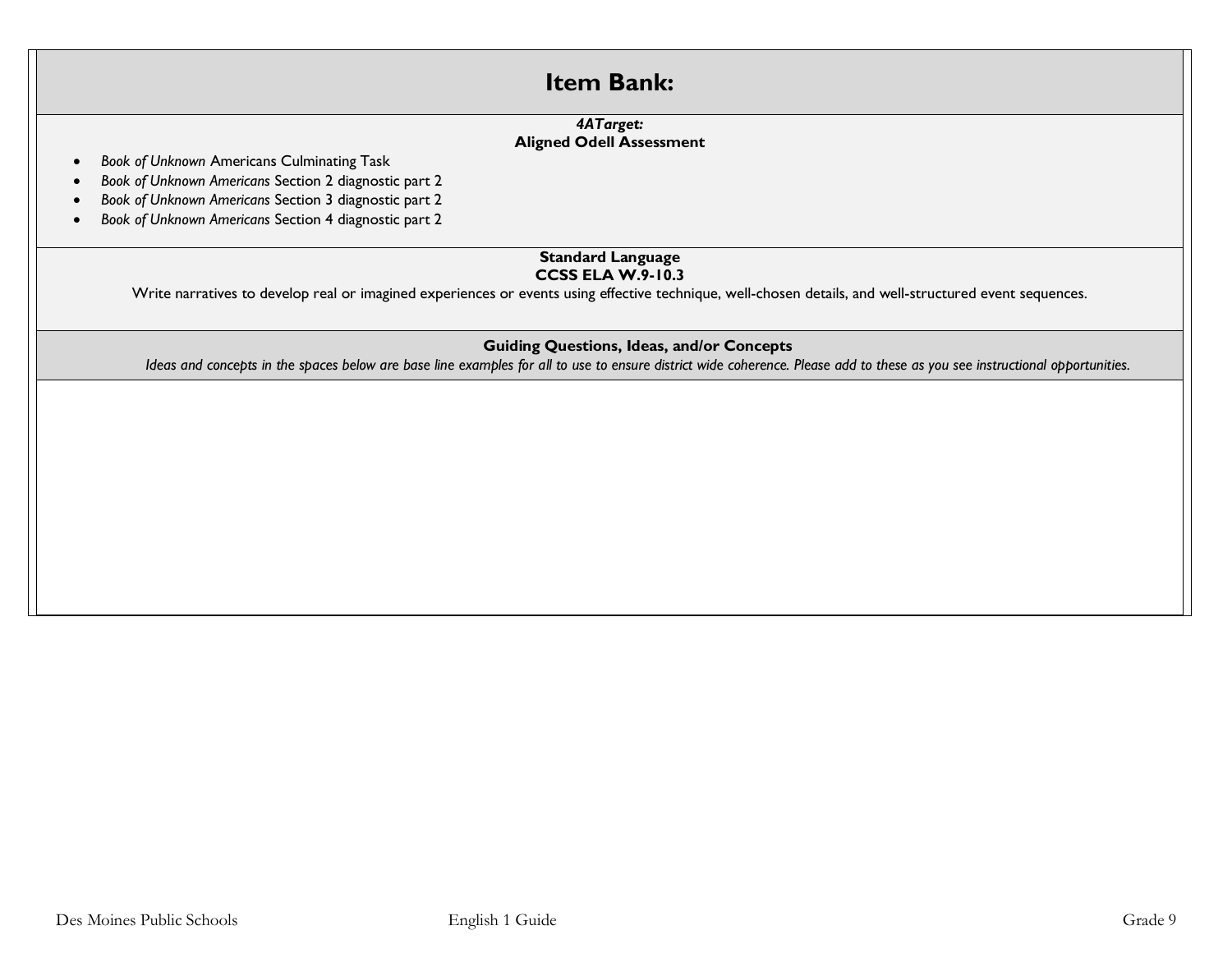# **Extended Topics S1**

Unit Narrative: Some skills are so fundamental to the function and organization of a course that they persist throughout the course instead of being limited to a specific unit. These skills are described in this section of the curriculum guide and should be taught in tandem with unit-based instruction throughout the year.

**Topic Overview:** This topic is collected and reported in both semesters. Activities used to collect evidence for this topic should be rooted in text-based discussion in a variety of formats. Students may need explicit instruction in academic discussion norms in order to support authentic conversations with peers. Propelling a conversation forward requires more than asking a pre-determined question. Support students in active listening strategies to enhance their ability to respond in thoughtful ways.

| <b>Topic</b>                                                    | <b>Achieving Grade Level (AT)</b>                                                                                                                                                                                                                                                                                    |
|-----------------------------------------------------------------|----------------------------------------------------------------------------------------------------------------------------------------------------------------------------------------------------------------------------------------------------------------------------------------------------------------------|
| When collecting evidence<br>related to the 3, it will be        | The Level 3 Targets are the grade level expectation for students in all classes. These are directly related to State of lowa standards.<br>Success Criteria (listed below the target) should be clarified/revised by the building level PLC as they collaborate to unpack the Level 3 targets.                       |
| recorded in these topics<br>in Infinite Campus.                 | <b>Guiding Question to complete this process:</b><br>Nhat are the essential pieces of knowledge students need to have to show progression towards the grade level standard/expectation (level 3)?                                                                                                                    |
|                                                                 | LT5A- Students work productively in various roles with other participants.                                                                                                                                                                                                                                           |
|                                                                 | Learning that shows evidence of progressing towards grade-level learning target:<br>Focus actively on independent and collaborative tasks.<br>$\Box$<br>Change or reinforce ideas or perspectives based on new, credible information and experiences.<br>Evaluate personal contributions.<br>Evaluate group dynamic. |
|                                                                 | LT5B- Students can generate ideas, positions, products, and solutions to problems.                                                                                                                                                                                                                                   |
| Topic 5:<br><b>Collaborating in</b><br><b>Discussions</b><br>SI | Learning that shows evidence of progressing towards grade-level learning target:<br>Provide textual evidence to support ideas.<br>Respond thoughtfully to perspectives of others.<br>Pose questions to others to clarify, verify, or challenge ideas and conclusions                                                 |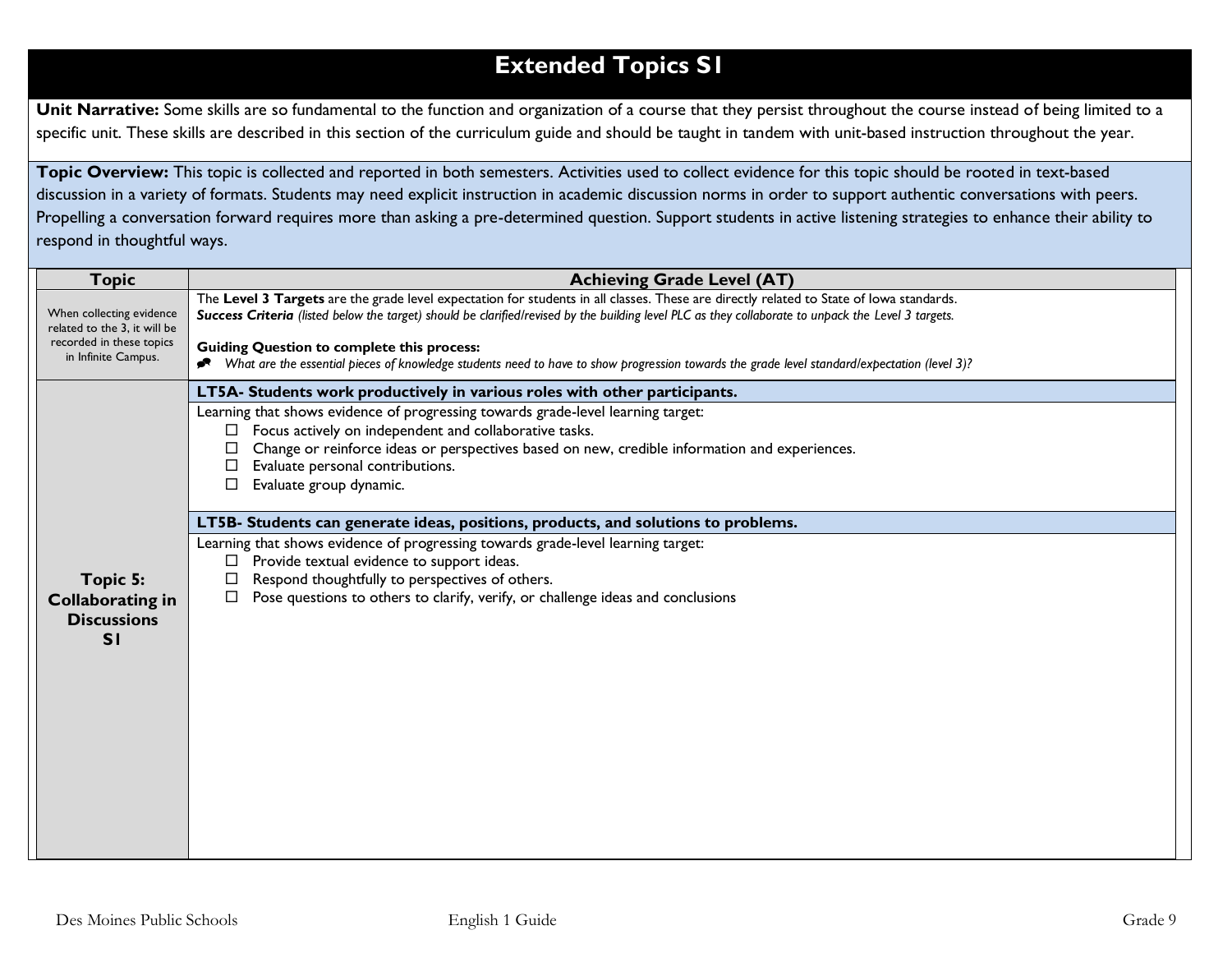| <b>Item Bank:</b>                                                                                                                                                                                                               |                                                                                                                                                                                                                                                                       |  |
|---------------------------------------------------------------------------------------------------------------------------------------------------------------------------------------------------------------------------------|-----------------------------------------------------------------------------------------------------------------------------------------------------------------------------------------------------------------------------------------------------------------------|--|
| <b>5ATarget:</b>                                                                                                                                                                                                                | <b>5BTarget:</b>                                                                                                                                                                                                                                                      |  |
| <b>Resources to Teach</b>                                                                                                                                                                                                       | <b>Resources to Teach</b>                                                                                                                                                                                                                                             |  |
|                                                                                                                                                                                                                                 |                                                                                                                                                                                                                                                                       |  |
| <b>Aligned Odell Assessment</b>                                                                                                                                                                                                 | <b>Aligned Odell Assessment</b>                                                                                                                                                                                                                                       |  |
| Students participate in discussion daily. PLCs can determine which opportunities best                                                                                                                                           | Students participate in discussion daily. PLCs can determine which opportunities best                                                                                                                                                                                 |  |
| serve students in small and large group settings.                                                                                                                                                                               | serve students in small and large group settings.                                                                                                                                                                                                                     |  |
|                                                                                                                                                                                                                                 | <b>Standard Language</b>                                                                                                                                                                                                                                              |  |
|                                                                                                                                                                                                                                 | <b>CCSS ELA SL.9-10.1</b>                                                                                                                                                                                                                                             |  |
|                                                                                                                                                                                                                                 | Initiate and participate effectively in a range of collaborative discussions (one-on-one, in groups, and teacher-led) with diverse partners on grades 9-10 topics, texts, and issues,<br>building on others' ideas and expressing their own clearly and persuasively. |  |
| <b>Guiding Questions, Ideas, and/or Concepts</b><br>Ideas and concepts in the spaces below are base line examples for all to use to ensure district wide coherence. Please add to these as you see instructional opportunities. |                                                                                                                                                                                                                                                                       |  |
|                                                                                                                                                                                                                                 |                                                                                                                                                                                                                                                                       |  |
|                                                                                                                                                                                                                                 |                                                                                                                                                                                                                                                                       |  |
|                                                                                                                                                                                                                                 |                                                                                                                                                                                                                                                                       |  |
|                                                                                                                                                                                                                                 |                                                                                                                                                                                                                                                                       |  |
|                                                                                                                                                                                                                                 |                                                                                                                                                                                                                                                                       |  |
|                                                                                                                                                                                                                                 |                                                                                                                                                                                                                                                                       |  |
|                                                                                                                                                                                                                                 |                                                                                                                                                                                                                                                                       |  |
|                                                                                                                                                                                                                                 |                                                                                                                                                                                                                                                                       |  |
|                                                                                                                                                                                                                                 |                                                                                                                                                                                                                                                                       |  |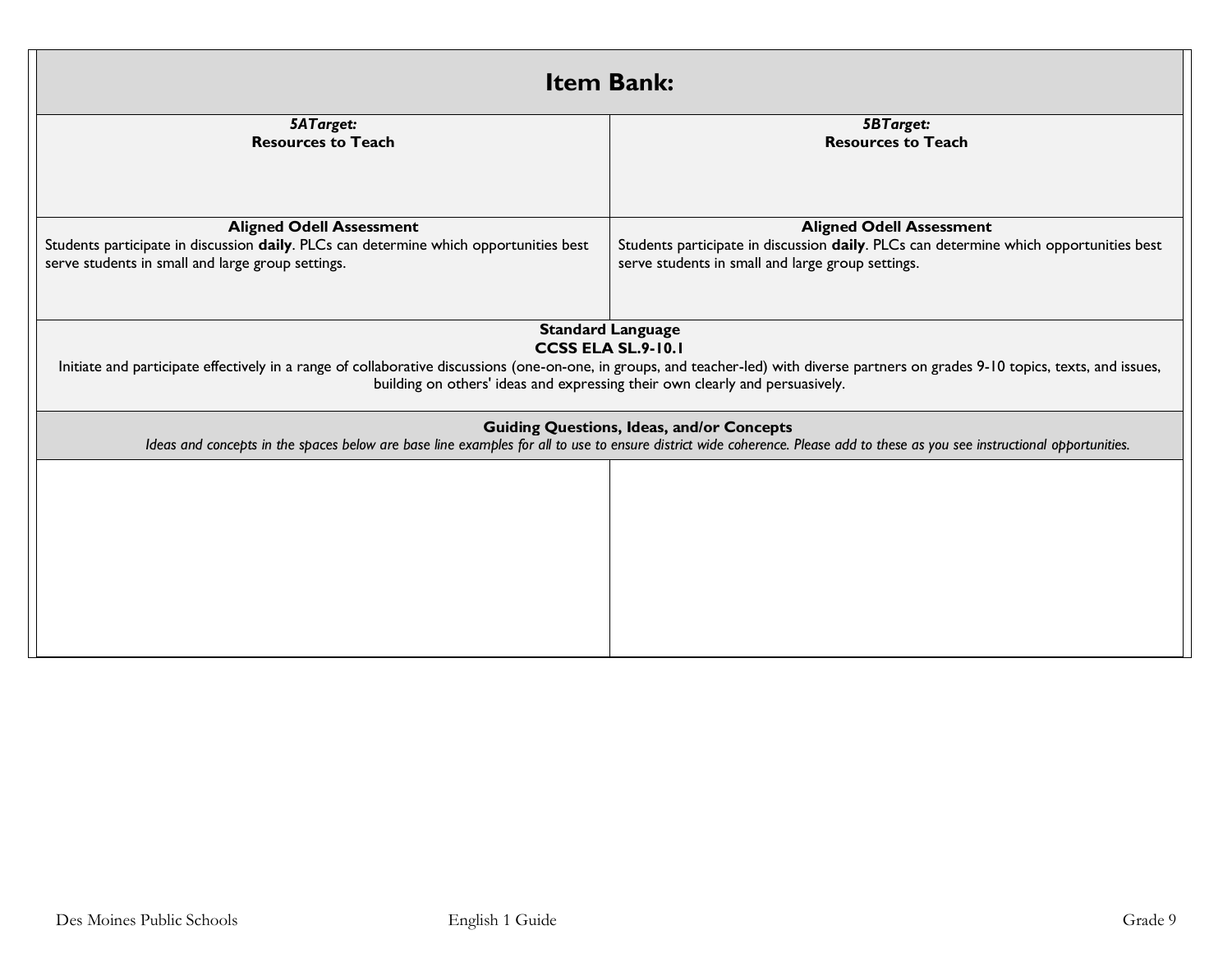Topic Overview: Instruction around sound principles of English grammar, vocabulary, punctuation, capitalization, and spelling are foundational to the Language Arts classroom. In order to fully assess student's understanding of these concepts, they must be applied to writing. This topic is intended to assess students work in the writing process as they work to improve their command of written English. While specific instruction may need to live at the success criteria level, assessment of student progress should focus wholistically on the student's application of skills in writing.

| <b>Topic</b>                                                                         | <b>Achieving Grade Level (AT)</b>                                                                                                                                                                                                                                                                                                                                                                                                                                |
|--------------------------------------------------------------------------------------|------------------------------------------------------------------------------------------------------------------------------------------------------------------------------------------------------------------------------------------------------------------------------------------------------------------------------------------------------------------------------------------------------------------------------------------------------------------|
| When collecting evidence<br>related to the 3, it will be<br>recorded in these topics | The Level 3 Targets are the grade level expectation for students in all classes. These are directly related to State of lowa standards.<br>Success Criteria (listed below the target) should be clarified/revised by the building level PLC as they collaborate to unpack the Level 3 targets.                                                                                                                                                                   |
| in Infinite Campus.                                                                  | <b>Guiding Question to complete this process:</b><br>◆ What are the essential pieces of knowledge students need to have to show progression towards the grade level standard/expectation (level 3)?                                                                                                                                                                                                                                                              |
|                                                                                      | LT6A- Engage in the writing process to produce clear and coherent writing for multiple purposes.                                                                                                                                                                                                                                                                                                                                                                 |
|                                                                                      | Learning that shows evidence of progressing towards grade-level learning target:<br>$\Box$ Develop a plan for writing, focusing on what is most significant for a specific purpose and audience<br>$\Box$ Produce clear and coherent writing in which the development is appropriate to the task, purpose and audience.<br>$\Box$ Create multiple drafts, examining rough drafts and considering ways to revise through the addition or subtraction of material. |
|                                                                                      | LT6B- Demonstrate command of conventions of standard English                                                                                                                                                                                                                                                                                                                                                                                                     |
|                                                                                      | Learning that shows evidence of progressing towards grade-level learning target:<br>$\Box$ Integrate parallel sentence structure in writing<br>$\Box$ Maintain consistent and logical verb tense and pronoun person on the basis of the preceding clause or sentence                                                                                                                                                                                             |
| Topic 6:                                                                             | $\Box$ Form simple and compound verb tenses, both regular and irregular, including forming verbs by using have rather than of (e.g., would have gone,<br>not would of gone)                                                                                                                                                                                                                                                                                      |
| <b>Constructing</b>                                                                  | LT6C- Utilize textual evidence to support analysis                                                                                                                                                                                                                                                                                                                                                                                                               |
| Writing<br>SI                                                                        | Learning that shows evidence of progressing towards grade-level learning target:                                                                                                                                                                                                                                                                                                                                                                                 |
|                                                                                      | $\Box$ Use parenthetical documentation to integrate quotes and citations (both paraphrased and direct citation)                                                                                                                                                                                                                                                                                                                                                  |
|                                                                                      |                                                                                                                                                                                                                                                                                                                                                                                                                                                                  |
|                                                                                      |                                                                                                                                                                                                                                                                                                                                                                                                                                                                  |
|                                                                                      |                                                                                                                                                                                                                                                                                                                                                                                                                                                                  |
|                                                                                      |                                                                                                                                                                                                                                                                                                                                                                                                                                                                  |
|                                                                                      |                                                                                                                                                                                                                                                                                                                                                                                                                                                                  |
|                                                                                      |                                                                                                                                                                                                                                                                                                                                                                                                                                                                  |
|                                                                                      |                                                                                                                                                                                                                                                                                                                                                                                                                                                                  |
|                                                                                      |                                                                                                                                                                                                                                                                                                                                                                                                                                                                  |
|                                                                                      |                                                                                                                                                                                                                                                                                                                                                                                                                                                                  |
|                                                                                      |                                                                                                                                                                                                                                                                                                                                                                                                                                                                  |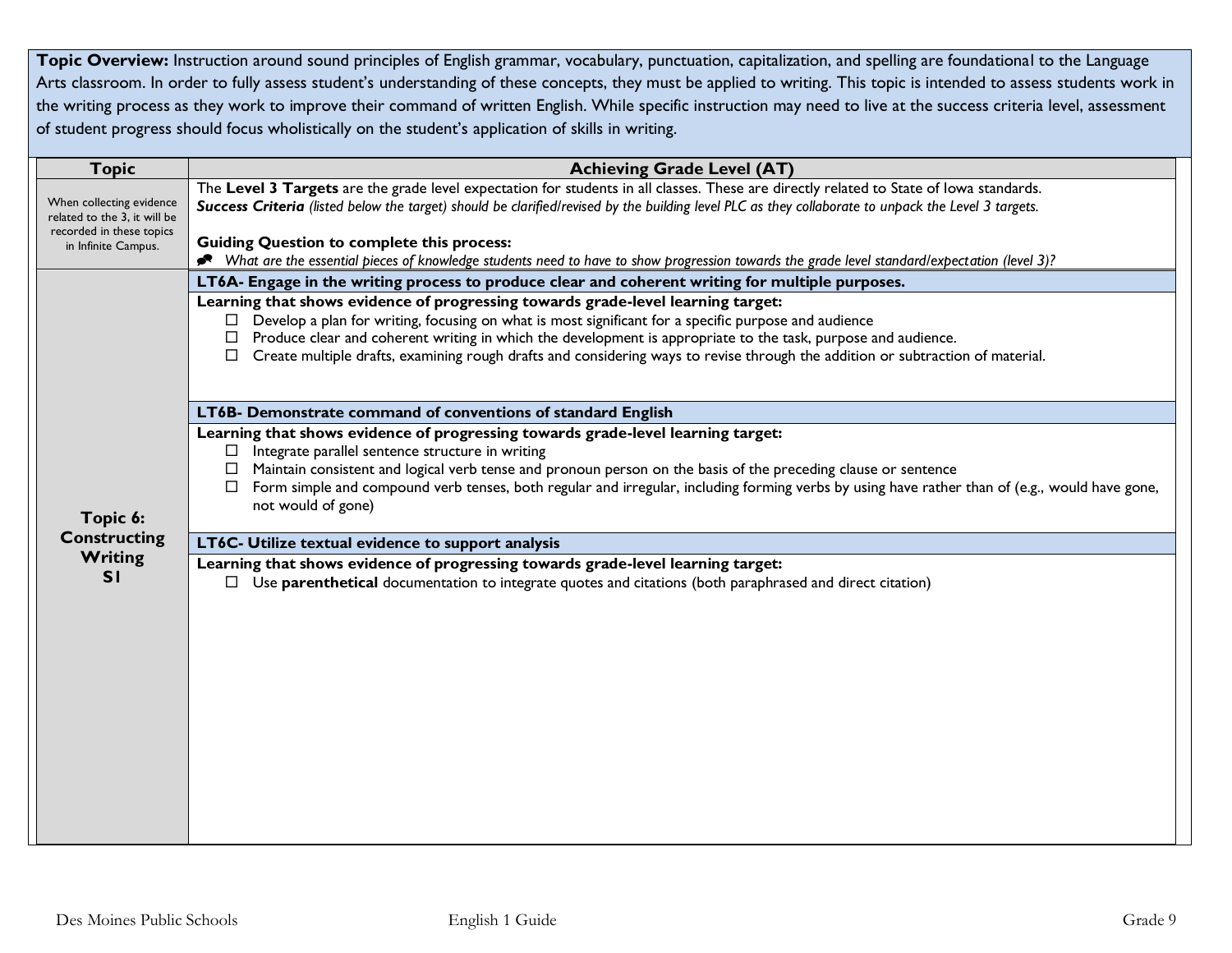| <b>Item Bank:</b>                                                           |                                                                                                                                                                                                                                 |                                                                   |  |
|-----------------------------------------------------------------------------|---------------------------------------------------------------------------------------------------------------------------------------------------------------------------------------------------------------------------------|-------------------------------------------------------------------|--|
| 6ATarget:                                                                   | 6BTarget:                                                                                                                                                                                                                       | 6CTarget:                                                         |  |
| <b>Resources to teach:</b>                                                  | <b>Resources to teach:</b>                                                                                                                                                                                                      | <b>Resources to teach:</b>                                        |  |
|                                                                             | No Red Ink Premium                                                                                                                                                                                                              | The Bedford Handbook                                              |  |
|                                                                             | <b>NRI &amp; DMPS Pacing Guide</b><br>The Common Core Grammar Tookit, Sean Ruday                                                                                                                                                | <b>Purdue Online Writing Lab</b>                                  |  |
| <b>Aligned Odell Assessment:</b>                                            | <b>Aligned Odell Assessment:</b>                                                                                                                                                                                                | <b>Aligned Odell Assessment:</b>                                  |  |
| Book of Unknown Americans Culminating Task                                  | Book of Unknown Americans Culminating Task                                                                                                                                                                                      | Book of Unknown Americans Culminating Task                        |  |
| Book of Unknown Americans Section 1 diagnostic                              | Book of Unknown Americans Section 1 diagnostic                                                                                                                                                                                  | Book of Unknown Americans Section 1 diagnostic                    |  |
| Book of Unknown Americans Section 2 diagnostic                              | Book of Unknown Americans Section 2 diagnostic                                                                                                                                                                                  | Book of Unknown Americans Section 2 diagnostic<br>$\bullet$       |  |
| Book of Unknown Americans Section 3 diagnostic                              | Book of Unknown Americans Section 3 diagnostic                                                                                                                                                                                  | Book of Unknown Americans Section 3 diagnostic<br>$\bullet$       |  |
| Book of Unknown Americans Section 4 diagnostic                              | Book of Unknown Americans Section 4 diagnostic                                                                                                                                                                                  | Book of Unknown Americans Section 4 diagnostic                    |  |
|                                                                             | Opportunities for instruction occur throughout each                                                                                                                                                                             |                                                                   |  |
| *Section diagnostics can be used here if students develop                   | section. Students engage with Mentor Sentences to                                                                                                                                                                               |                                                                   |  |
| a plan for writing and/or revise responses as instructed in                 | practice specific skills and then emulate them in their                                                                                                                                                                         |                                                                   |  |
| the curriculum plans                                                        | own writing. Additional practice with mentor sentences<br>can be added by each PLC. (see SIL5A3 for an example)                                                                                                                 |                                                                   |  |
| <b>Standard Language</b>                                                    | <b>Standard Language</b>                                                                                                                                                                                                        | <b>Standard Language</b>                                          |  |
| <b>CCSS ELA W.9-10.4</b>                                                    | <b>CCSS ELA L.9-10.1</b>                                                                                                                                                                                                        | <b>CCSS ELA R.9-10.1</b>                                          |  |
| Produce clear and coherent writing in which the development,                | Demonstrate command of the conventions of standard English                                                                                                                                                                      | Cite strong and thorough textual evidence to support analysis     |  |
| organization, and style are appropriate to task, purpose, and<br>audience.  | grammar and usage when writing or speaking.                                                                                                                                                                                     | of what the text says explicitly as well as inferences drawn from |  |
| <b>CCSS ELA W.9-10.5</b>                                                    | a. Use parallel structure.<br>b. Use various types of phrases (noun, verb, adjectival,                                                                                                                                          | the text.                                                         |  |
| Develop and strengthen writing as needed by planning, revising,             | adverbial, participial, prepositional, absolute) and clauses                                                                                                                                                                    |                                                                   |  |
| editing, rewriting, or trying a new approach, focusing on                   | (independent, dependent; noun, relative, adverbial) to convey                                                                                                                                                                   |                                                                   |  |
| addressing what is most significant for a specific purpose and<br>audience. | specific meaning and add variety and interest to writing or                                                                                                                                                                     |                                                                   |  |
|                                                                             | presentations                                                                                                                                                                                                                   |                                                                   |  |
|                                                                             | <b>Guiding Questions, Ideas, and/or Concepts</b><br>Ideas and concepts in the spaces below are base line examples for all to use to ensure district wide coherence. Please add to these as you see instructional opportunities. |                                                                   |  |
|                                                                             | <b>Ideal Student Experience:</b>                                                                                                                                                                                                |                                                                   |  |
|                                                                             | Students should be able to demonstrate mastery of a                                                                                                                                                                             |                                                                   |  |
|                                                                             | skill in their own writing. Isolated practice and                                                                                                                                                                               |                                                                   |  |
|                                                                             | assessment of grammar skills is acceptable if students<br>are also provided authentic opportunities to apply these                                                                                                              |                                                                   |  |
|                                                                             | skills. No Red Ink or other grammar tools should be                                                                                                                                                                             |                                                                   |  |
|                                                                             | used in conjunction with quality teacher led instruction                                                                                                                                                                        |                                                                   |  |
|                                                                             | and authentic assessment.                                                                                                                                                                                                       |                                                                   |  |
|                                                                             | These success criteria are derived from both the Core                                                                                                                                                                           |                                                                   |  |
|                                                                             | (CCSS ELA L I and CCSS ELA L 2) and the ACT                                                                                                                                                                                     |                                                                   |  |
|                                                                             | College and Career Readiness Standards for English and                                                                                                                                                                          |                                                                   |  |
|                                                                             | have been set in a pattern of vertical articulation for<br>cumulative exposure and practice to certain skills.                                                                                                                  |                                                                   |  |
|                                                                             |                                                                                                                                                                                                                                 |                                                                   |  |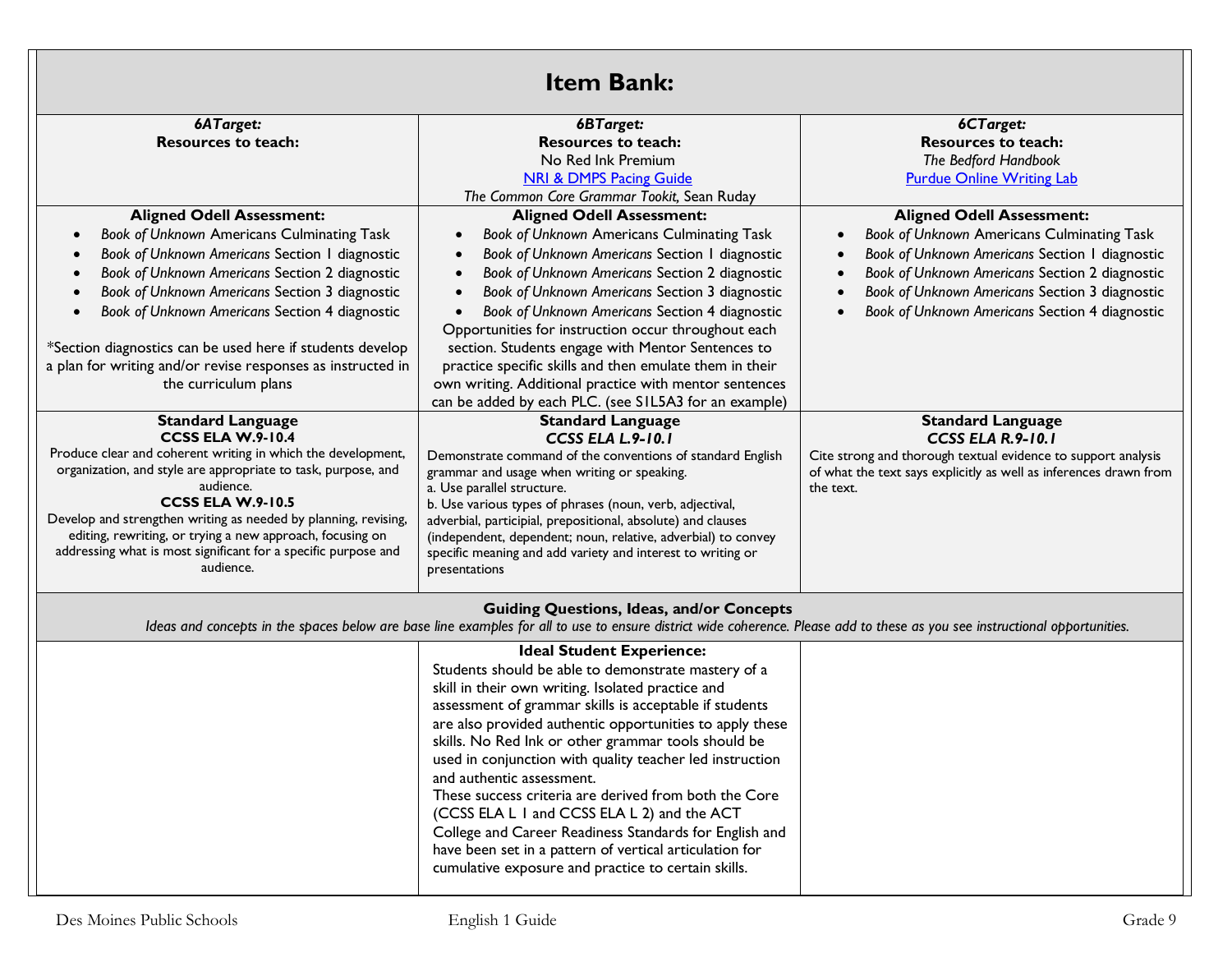| <b>Semester</b>                                             | <b>Unit 3: Exploring</b><br><b>Interpretations of</b><br><b>Literature</b> | <b>Unit 4: Arguments of</b><br><b>Others</b>                 | <b>Unit 5: Research</b>                       |                                              |                                                            | <b>Extended Topics S2</b>                                                                                                       |
|-------------------------------------------------------------|----------------------------------------------------------------------------|--------------------------------------------------------------|-----------------------------------------------|----------------------------------------------|------------------------------------------------------------|---------------------------------------------------------------------------------------------------------------------------------|
|                                                             | <b>Topic 7: Analyzing</b><br>Literary<br>Interpretations                   | <b>Topic 8: Evaluating</b><br><b>Arguments &amp; Purpose</b> | Topic 9:<br>Researching<br><b>Information</b> | <b>Topic 10: Writing</b><br><b>Research</b>  | Topic II:<br><b>Collaborating in</b><br><b>Discussions</b> | Topic 12:<br><b>Constructing</b><br>Writing                                                                                     |
| Reporting<br>frequency of<br>Cycle 1                        | 4 weeks                                                                    | 3 weeks                                                      | 4 weeks                                       | 5 weeks                                      |                                                            | Evidence can be collected throughout the<br>semester and topic scores continually updated<br>to reflect increase in complexity. |
| Approximate<br>beginning and<br>end dates for<br>the topics | $1/19 - 2/17$                                                              | $2/20 - 3/10$                                                | $3/22 - 4/20$                                 | $4/25 - 5/31$                                |                                                            |                                                                                                                                 |
| <b>Standards</b><br>Aligned                                 | RI.9-10.9<br>RL.9-10.7                                                     | RI.9-10.8                                                    | $W.9 - 10.7$<br>$W.9 - 10.8$                  | $W.9 - 10.3$<br>$W.9 - 10.8$<br>$L.9 - 10.3$ | $SL.9 - 10.$                                               | $W.9 - 10.4$<br>$W.9 - 10.5$<br>$L.9 - 10.1$<br>$L.9 - 10.2$                                                                    |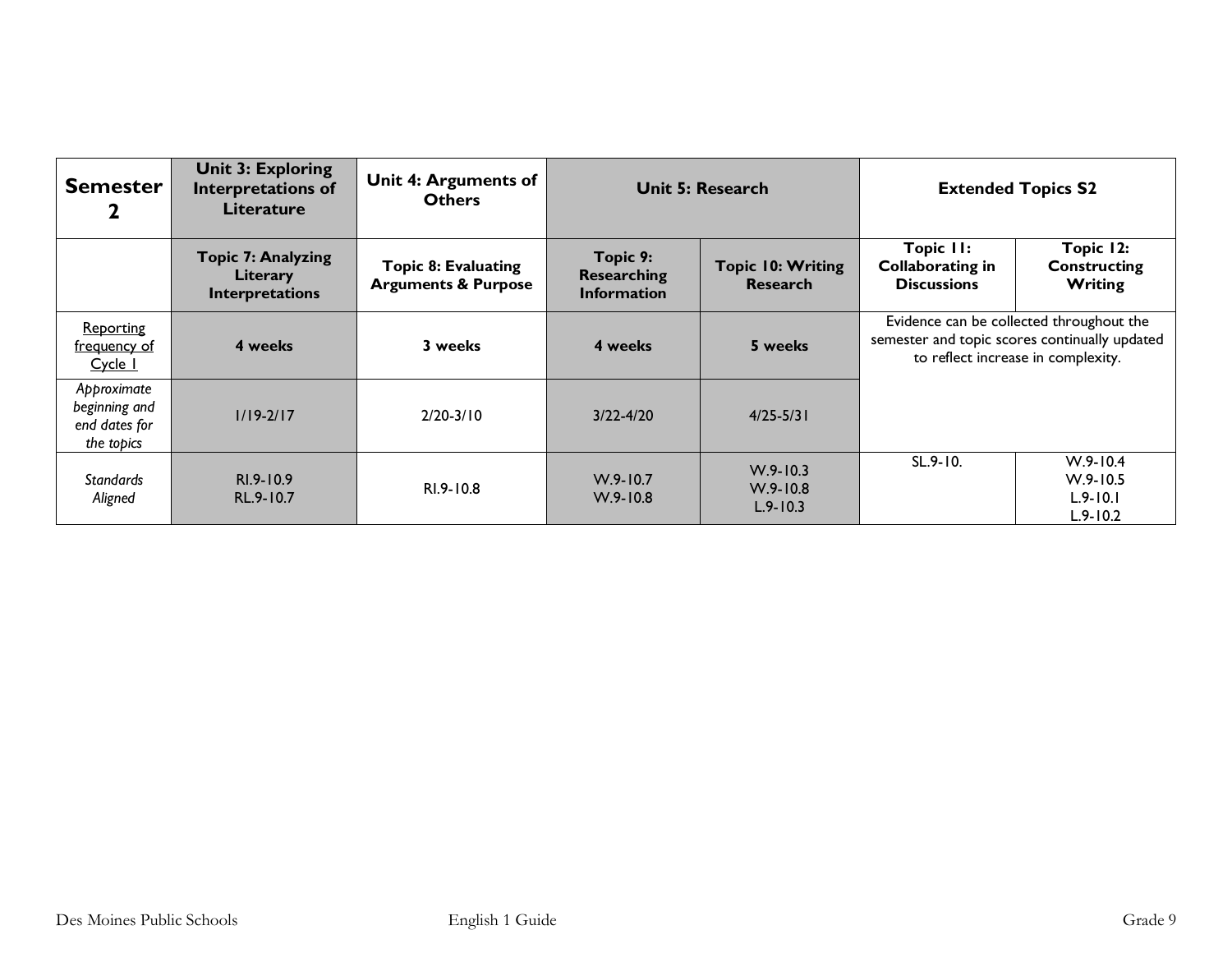# **Unit 3: Exploring Interpretations of Literature**

Unit Narrative: A unit comparing several texts (fiction and non-fiction) that have elements in common and the ways in which authors transform and reveal ideas.

Topic Overview: In this topic, students explore the connection between multiple texts derived from common source material. This unit is typically the home of Romeo & Juliet or an analysis of how Shakespearean work is often repurposed or reimagined. Others like to explore how the Hero's Journey is repurposed in multiple ways. While film adaptations are absolutely a component of this topic, consider also how historical events, artwork, theatre, fan fiction, poetry, or music may offer room for analysis.

| <b>Topic</b>                                                                         | <b>Achieving Grade Level (AT)</b>                                                                                                                                                                                                                                                                                                                   |
|--------------------------------------------------------------------------------------|-----------------------------------------------------------------------------------------------------------------------------------------------------------------------------------------------------------------------------------------------------------------------------------------------------------------------------------------------------|
| When collecting evidence<br>related to the 3, it will be<br>recorded in these topics | The Level 3 Targets are the grade level expectation for students in all classes. These are directly related to State of lowa standards.<br>Success Criteria (listed below the target) should be clarified/revised by the building level PLC as they collaborate to unpack the Level 3 targets.<br><b>Guiding Question to complete this process:</b> |
| in Infinite Campus.                                                                  | * What are the essential pieces of knowledge students need to have to show progression towards the grade level standard/expectation (level 3)?                                                                                                                                                                                                      |
|                                                                                      | LT7A- Analyze how an author's work interprets and transforms source materials                                                                                                                                                                                                                                                                       |
|                                                                                      | Learning that shows evidence of progressing towards grade-level learning target:                                                                                                                                                                                                                                                                    |
|                                                                                      | Identify the universal theme in two texts/mediums<br>$\Box$                                                                                                                                                                                                                                                                                         |
|                                                                                      | Identify and explain how the content, context, language, structure, technique, or style were changed and why<br>□                                                                                                                                                                                                                                   |
|                                                                                      | Compare and contrast how the universal theme was developed in each text<br>□<br>Evaluate which version presented the universal theme better and explain your reasoning                                                                                                                                                                              |
|                                                                                      |                                                                                                                                                                                                                                                                                                                                                     |
|                                                                                      | LT7B- Analyze the representation of a subject or key scene in two different artistic mediums                                                                                                                                                                                                                                                        |
| Learning that shows evidence of progressing towards grade-level learning target:     |                                                                                                                                                                                                                                                                                                                                                     |
|                                                                                      | Identify the subject or key scene being represented<br>□                                                                                                                                                                                                                                                                                            |
| Topic 7:                                                                             | Examine what is emphasized in each version<br>Examine what is absent in each version                                                                                                                                                                                                                                                                |
| <b>Analyzing</b>                                                                     | Evaluate which version presented the subject or key scene better and explain your reasoning                                                                                                                                                                                                                                                         |
| Literary                                                                             |                                                                                                                                                                                                                                                                                                                                                     |
| Interpretations                                                                      | LT7C- Analyze the variation in word choice between the different artistic mediums                                                                                                                                                                                                                                                                   |
|                                                                                      | Learning that shows evidence of progressing towards grade-level learning target:                                                                                                                                                                                                                                                                    |
|                                                                                      | Identify the key vocabulary or diction employed in each version<br>$\Box$                                                                                                                                                                                                                                                                           |
|                                                                                      | Analyze how vocabulary impacts or reflects meaning in the adaptation<br>$\Box$<br>Support analysis with evidence from the text                                                                                                                                                                                                                      |
|                                                                                      |                                                                                                                                                                                                                                                                                                                                                     |
|                                                                                      |                                                                                                                                                                                                                                                                                                                                                     |
|                                                                                      |                                                                                                                                                                                                                                                                                                                                                     |
|                                                                                      |                                                                                                                                                                                                                                                                                                                                                     |
|                                                                                      |                                                                                                                                                                                                                                                                                                                                                     |
|                                                                                      |                                                                                                                                                                                                                                                                                                                                                     |
|                                                                                      |                                                                                                                                                                                                                                                                                                                                                     |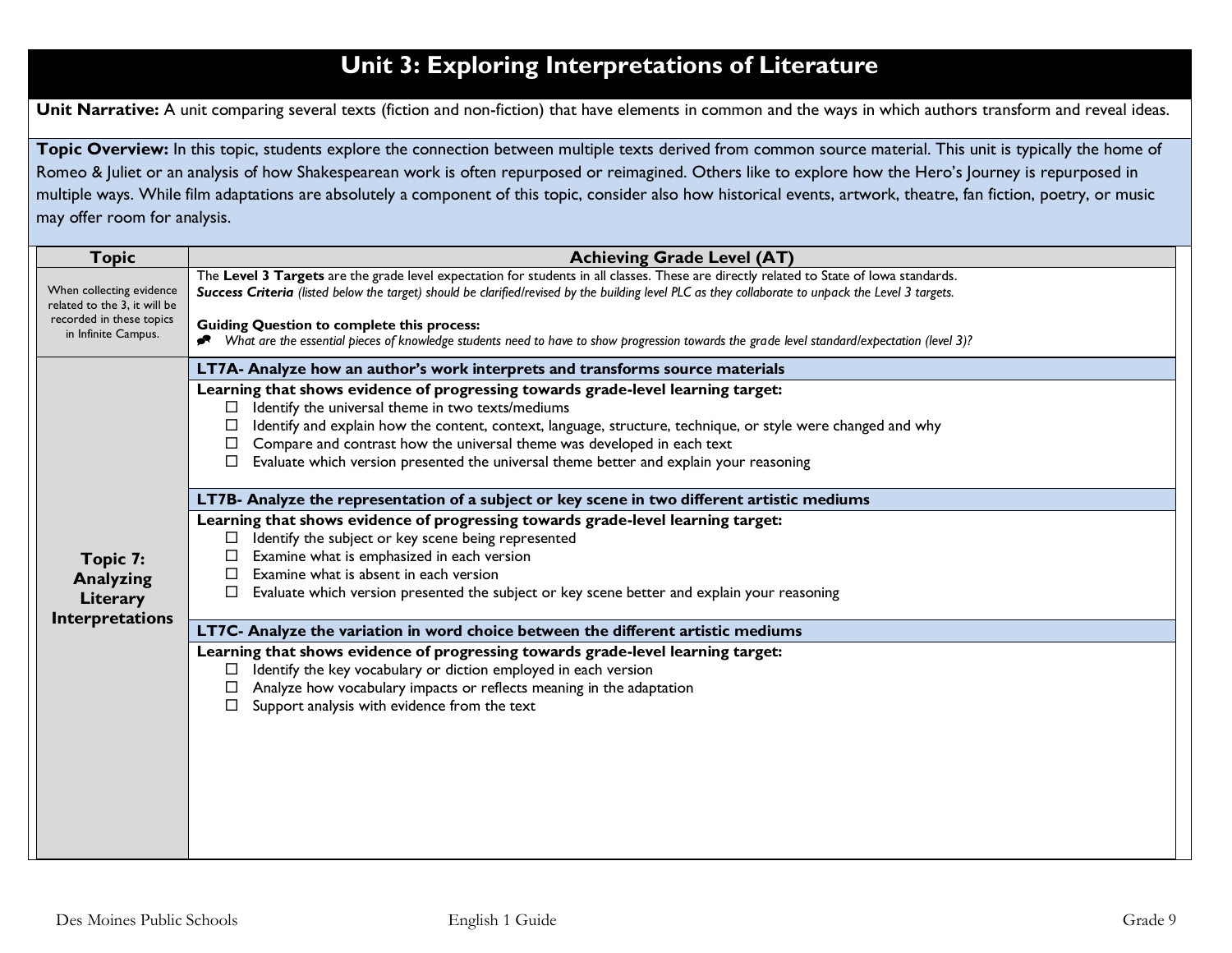| <b>Item Bank:</b>                                                                 |                                                                                                                                                                                                                                 |                                                                              |  |
|-----------------------------------------------------------------------------------|---------------------------------------------------------------------------------------------------------------------------------------------------------------------------------------------------------------------------------|------------------------------------------------------------------------------|--|
| 7ATarget:                                                                         | 7BTarget:                                                                                                                                                                                                                       | 7CTarget:                                                                    |  |
| <b>Resources to teach:</b>                                                        | <b>Resources to teach:</b>                                                                                                                                                                                                      | <b>Resources to teach</b>                                                    |  |
| <b>Standard Language</b>                                                          | <b>Standard Language</b>                                                                                                                                                                                                        | <b>Standard Language</b>                                                     |  |
| <b>CCSS ELA RL.9-10.9</b><br>Analyze how an author draws on and transforms source | CCSS.ELA-LITERACY.RL.9-10.7<br>Analyze the representation of a subject or a key scene in two                                                                                                                                    | CCSS ELA RL.9-10.4<br>Determine the meaning of words and phrases as they are |  |
| material in a specific work (e.g., how Shakespeare treats                         | different artistic mediums, including what is emphasized or                                                                                                                                                                     | used in a text, including figurative and connotative                         |  |
| a theme or topic from Ovid or the Bible or how a later                            | absent in each treatment (e.g., Auden's "Musée des Beaux Arts"<br>and Breughel's Landscape with the Fall of Icarus).                                                                                                            | meanings; Analyze the cumulative impact of specific word                     |  |
| author draws on a play by Shakespeare).                                           |                                                                                                                                                                                                                                 | choices on meaning and tone.                                                 |  |
|                                                                                   | <b>Guiding Questions, Ideas, and/or Concepts</b><br>Ideas and concepts in the spaces below are base line examples for all to use to ensure district wide coherence. Please add to these as you see instructional opportunities. |                                                                              |  |
|                                                                                   |                                                                                                                                                                                                                                 |                                                                              |  |
|                                                                                   |                                                                                                                                                                                                                                 |                                                                              |  |
|                                                                                   |                                                                                                                                                                                                                                 |                                                                              |  |
|                                                                                   |                                                                                                                                                                                                                                 |                                                                              |  |
|                                                                                   |                                                                                                                                                                                                                                 |                                                                              |  |
|                                                                                   |                                                                                                                                                                                                                                 |                                                                              |  |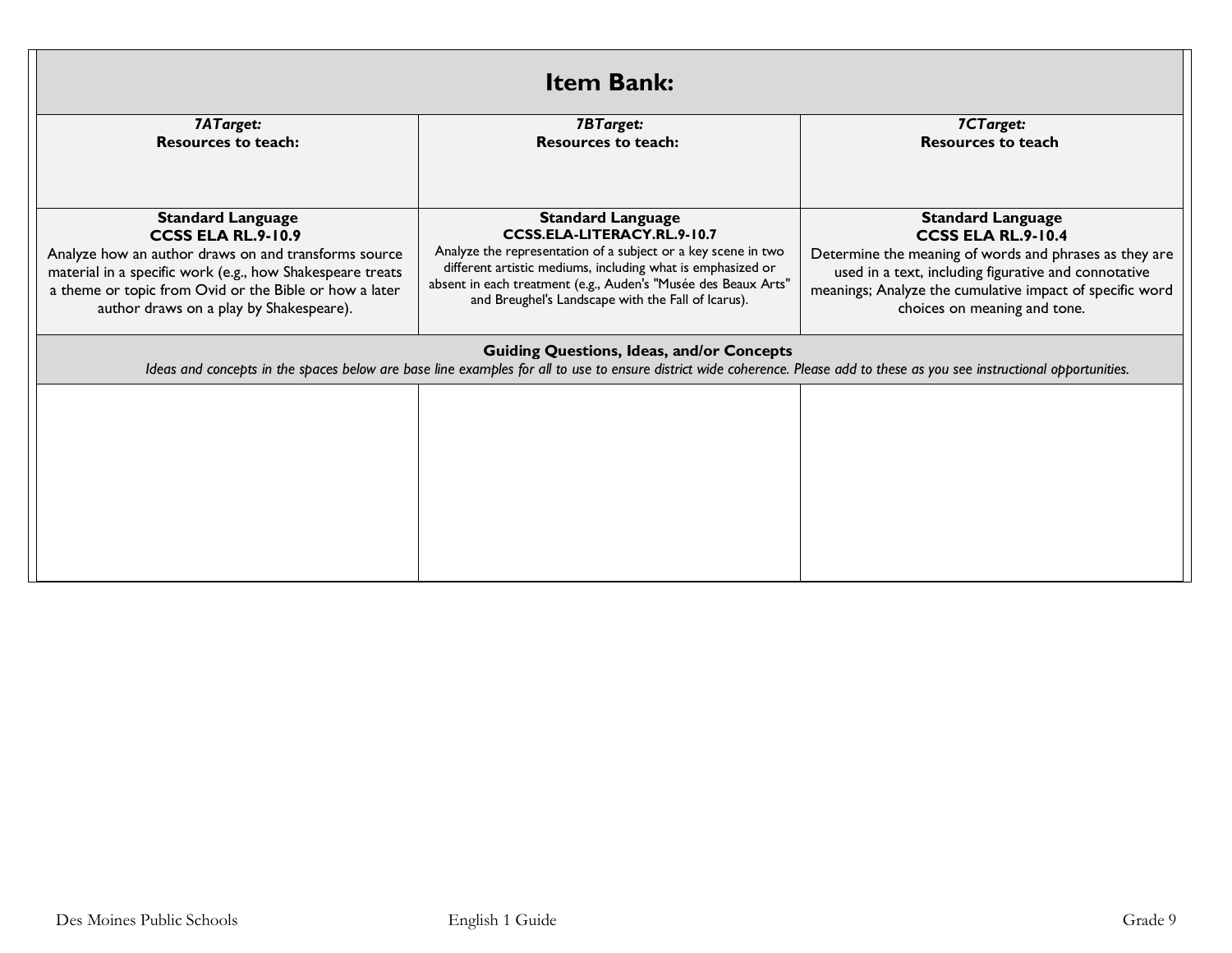# **Unit 4: Arguments of Others**

**Unit Narrative:** An exploration into argumentative analysis and how bias presents itself through a source.

Topic Overview: The new elements of this topic (compared to Grade 8) are introduction of the idea of validity (which relates to the logical quality of reasoning) and focus on the relevance of evidence. The purpose of this topic is to evaluate the author's bias, how that bias presents itself, and its effect on the reader.

| <b>Topic</b>                                                              | <b>Achieving Grade Level (AT)</b>                                                                                                                                                                                                                                                                                                                                                         |  |
|---------------------------------------------------------------------------|-------------------------------------------------------------------------------------------------------------------------------------------------------------------------------------------------------------------------------------------------------------------------------------------------------------------------------------------------------------------------------------------|--|
| When collecting evidence<br>related to the 3, it will be                  | The Level 3 Targets are the grade level expectation for students in all classes. These are directly related to State of lowa standards.<br>Success Criteria (listed below the target) should be clarified/revised by the building level PLC as they collaborate to unpack the Level 3 targets.                                                                                            |  |
| recorded in these topics<br>in Infinite Campus.                           | <b>Guiding Question to complete this process:</b><br>* What are the essential pieces of knowledge students need to have to show progression towards the grade level standard/expectation (level 3)?                                                                                                                                                                                       |  |
|                                                                           | LT8A- Evaluate the argument and specific claims in a text by assessing whether the reasoning is valid.                                                                                                                                                                                                                                                                                    |  |
|                                                                           | Learning that shows evidence of progressing towards grade-level learning target:<br>Identify the author's argument (thesis)<br>$\Box$<br>Identify the author's stance and purpose presented in support of the argument<br>Explain the author's reasoning<br>Evaluate whether the reasoning is valid                                                                                       |  |
|                                                                           | LT8B- Evaluate the argument and specific claims in a text by assessing whether the evidence is relevant and sufficient                                                                                                                                                                                                                                                                    |  |
| Topic 8:<br><b>Evaluating</b><br><b>Arguments &amp;</b><br><b>Purpose</b> | Learning that shows evidence of progressing towards grade-level learning target:<br>Identify the author's argument (thesis)<br>$\Box$<br>Identify the author's stance and purpose presented in support of the argument<br>Identify the evidence used to support the argument<br>Evaluate whether the reasoning is relevant<br>$\Box$<br>Evaluate whether the reasoning is sufficient<br>□ |  |
|                                                                           | LT9C- Analyze fallacious reasoning used in an argument                                                                                                                                                                                                                                                                                                                                    |  |
|                                                                           | Learning that shows evidence of progressing towards grade-level learning target:<br>Identify false statements used in an argument<br>Identify any gaps within the reasoning<br>$\Box$<br>Explain the author's overall effectiveness                                                                                                                                                       |  |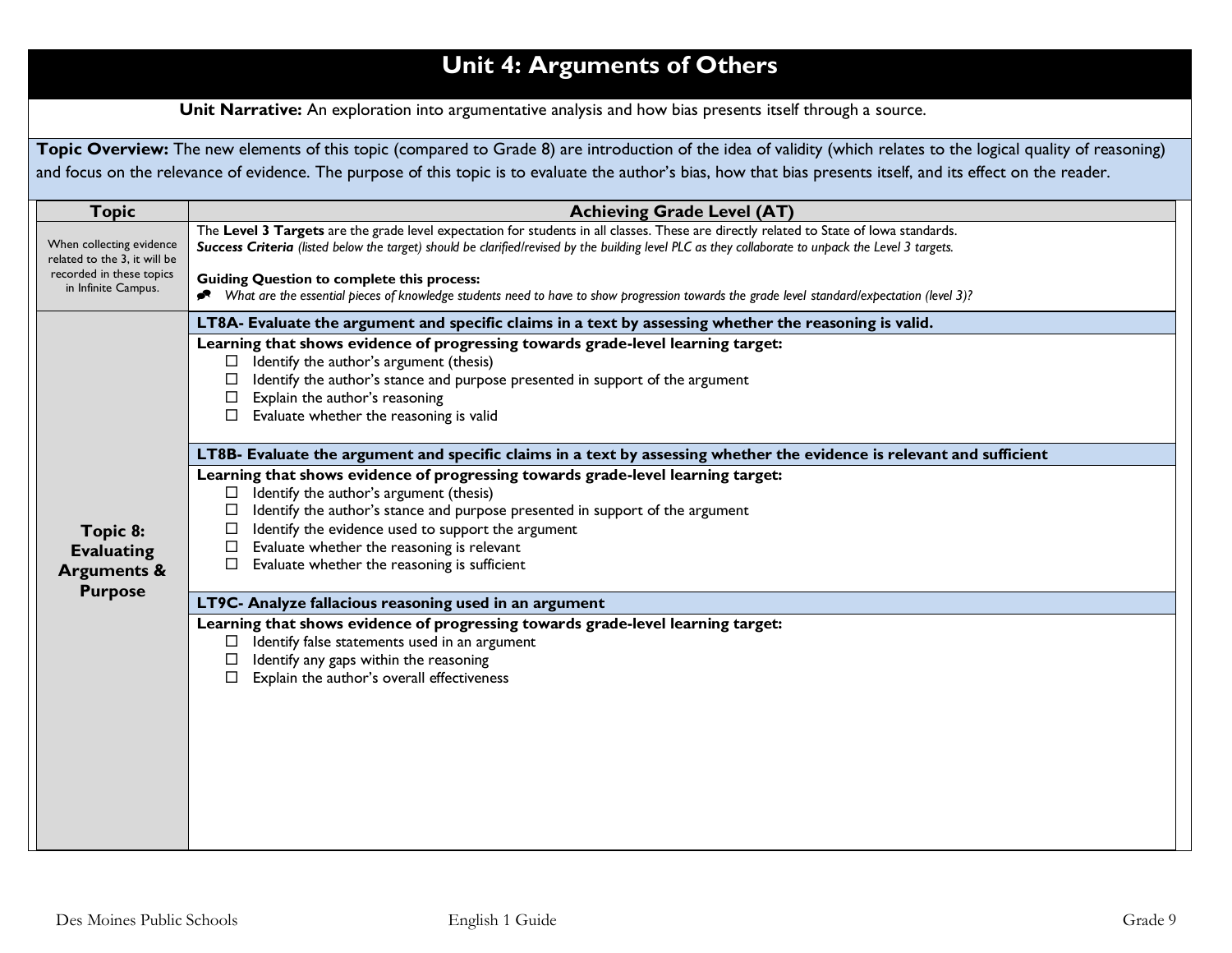| <b>Item Bank:</b>                       |                                                                                                                                                                                                                                 |                                        |  |
|-----------------------------------------|---------------------------------------------------------------------------------------------------------------------------------------------------------------------------------------------------------------------------------|----------------------------------------|--|
| 8ATarget:<br><b>Resources to teach:</b> | <b>8BTarget:</b><br><b>Resources to teach:</b>                                                                                                                                                                                  | 8CTarget:<br><b>Resources to teach</b> |  |
|                                         |                                                                                                                                                                                                                                 |                                        |  |
|                                         | <b>Standard Language</b><br><b>CCSS ELA RI.9-10.8</b>                                                                                                                                                                           |                                        |  |
|                                         | Delineate and evaluate the argument and specific claims in a text, assessing whether the reasoning is valid and the evidence is relevant and sufficient; identify false statements and<br>fallacious reasoning.                 |                                        |  |
|                                         | <b>CCSS ELA RI/RL.9-10.1</b><br>Cite the textual evidence that most strongly supports an analysis of what the text says explicitly as well as inferences drawn from the text.                                                   |                                        |  |
|                                         |                                                                                                                                                                                                                                 |                                        |  |
|                                         | <b>Guiding Questions, Ideas, and/or Concepts</b><br>Ideas and concepts in the spaces below are base line examples for all to use to ensure district wide coherence. Please add to these as you see instructional opportunities. |                                        |  |
|                                         |                                                                                                                                                                                                                                 |                                        |  |
|                                         |                                                                                                                                                                                                                                 |                                        |  |
|                                         |                                                                                                                                                                                                                                 |                                        |  |
|                                         |                                                                                                                                                                                                                                 |                                        |  |
|                                         |                                                                                                                                                                                                                                 |                                        |  |
|                                         |                                                                                                                                                                                                                                 |                                        |  |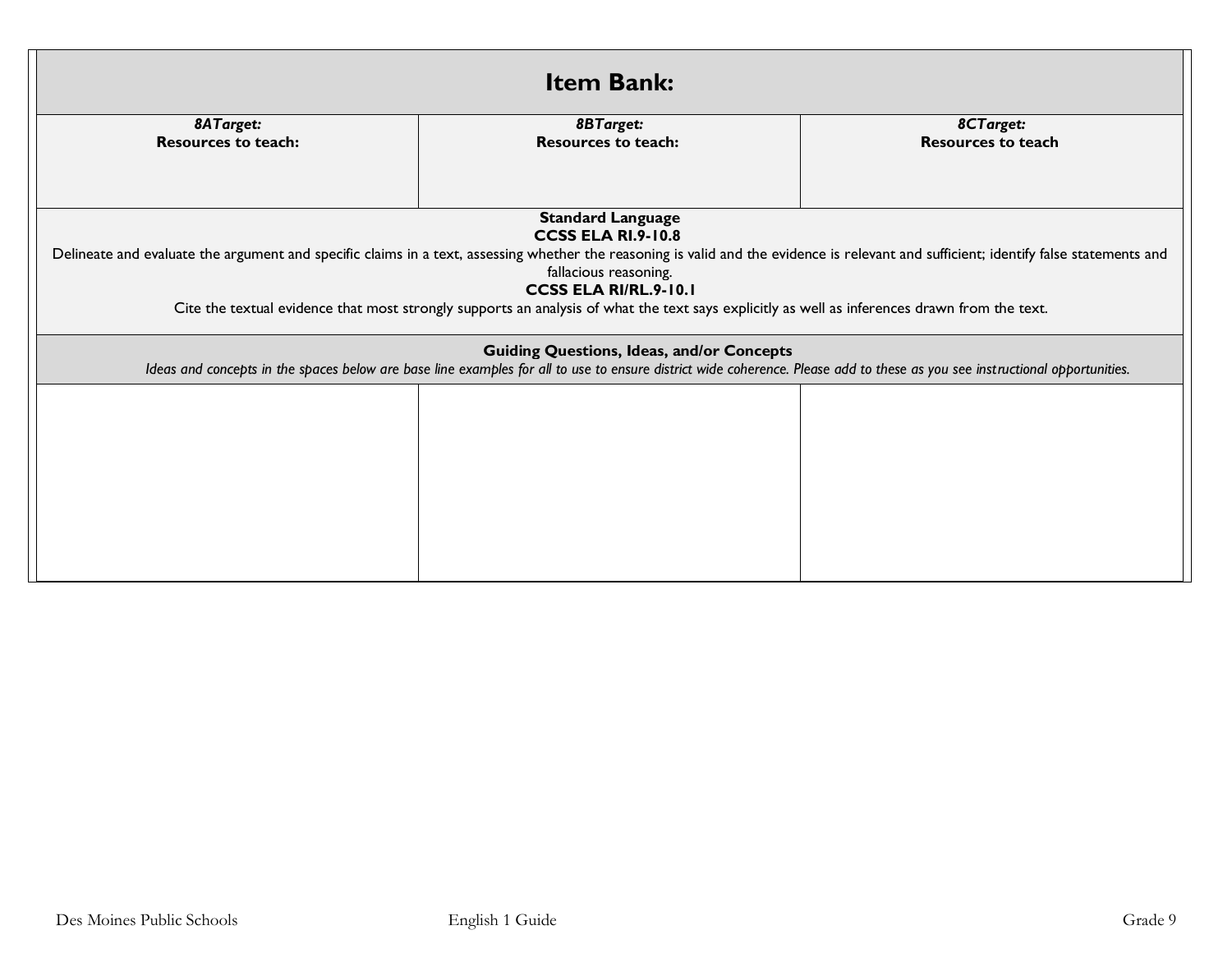# **Unit 5: Research**

Unit Narrative: This unit is an opportunity for students to develop a research question and construct quality informative writing to communicate their findings.

Topic Overview: This topic's evidence is primarily collected during the reading and researching phase of a research project. While the corresponding paper can be structured in many ways, research should be balanced and shy away from biases to an argument.

| <b>Topic</b>                                             | <b>Achieving Grade Level (AT)</b>                                                                                                                                                                                                                                                              |
|----------------------------------------------------------|------------------------------------------------------------------------------------------------------------------------------------------------------------------------------------------------------------------------------------------------------------------------------------------------|
| When collecting evidence<br>related to the 3, it will be | The Level 3 Targets are the grade level expectation for students in all classes. These are directly related to State of lowa standards.<br>Success Criteria (listed below the target) should be clarified/revised by the building level PLC as they collaborate to unpack the Level 3 targets. |
| recorded in these topics<br>in Infinite Campus.          | <b>Guiding Question to complete this process:</b><br>Nhat are the essential pieces of knowledge students need to have to show progression towards the grade level standard/expectation (level 3)?                                                                                              |
|                                                          | LT9A- Gather relevant information from multiple credible print and digital sources, using advanced searches effectively                                                                                                                                                                        |
|                                                          | Learning that shows evidence of progressing towards grade-level learning target:                                                                                                                                                                                                               |
|                                                          | Identify credible news and digital sources<br>□                                                                                                                                                                                                                                                |
|                                                          | Identify relevant information from news and digital sources<br>$\Box$<br>Utilize academic search engines<br>□                                                                                                                                                                                  |
|                                                          |                                                                                                                                                                                                                                                                                                |
|                                                          | LT9B- Evaluate the usefulness of each source in answering a research question                                                                                                                                                                                                                  |
|                                                          | Learning that shows evidence of progressing towards grade-level learning target:                                                                                                                                                                                                               |
|                                                          | Identify a passage or passages that can be cited from a source to support a research question<br>□                                                                                                                                                                                             |
|                                                          | Explain the usefulness of a source based on questions from the CRAPP test (8 out of $ 1 $ = useful)<br>$\Box$                                                                                                                                                                                  |
| Topic 9:                                                 | LT9C- Organize information collected from multiple sources                                                                                                                                                                                                                                     |
| <b>Evaluating</b><br><b>Arguments &amp;</b>              | Learning that shows evidence of progressing towards grade-level learning target:                                                                                                                                                                                                               |
| <b>Purpose</b>                                           | Gather passages from sources and put in a logical order using a graphic organizer or outline                                                                                                                                                                                                   |
|                                                          | Gather information necessary for a works cited page according to an approved writing format (MLA, APA, Chicago)<br>□                                                                                                                                                                           |
|                                                          |                                                                                                                                                                                                                                                                                                |
|                                                          |                                                                                                                                                                                                                                                                                                |
|                                                          |                                                                                                                                                                                                                                                                                                |
|                                                          |                                                                                                                                                                                                                                                                                                |
|                                                          |                                                                                                                                                                                                                                                                                                |
|                                                          |                                                                                                                                                                                                                                                                                                |
|                                                          |                                                                                                                                                                                                                                                                                                |
|                                                          |                                                                                                                                                                                                                                                                                                |
|                                                          |                                                                                                                                                                                                                                                                                                |
|                                                          |                                                                                                                                                                                                                                                                                                |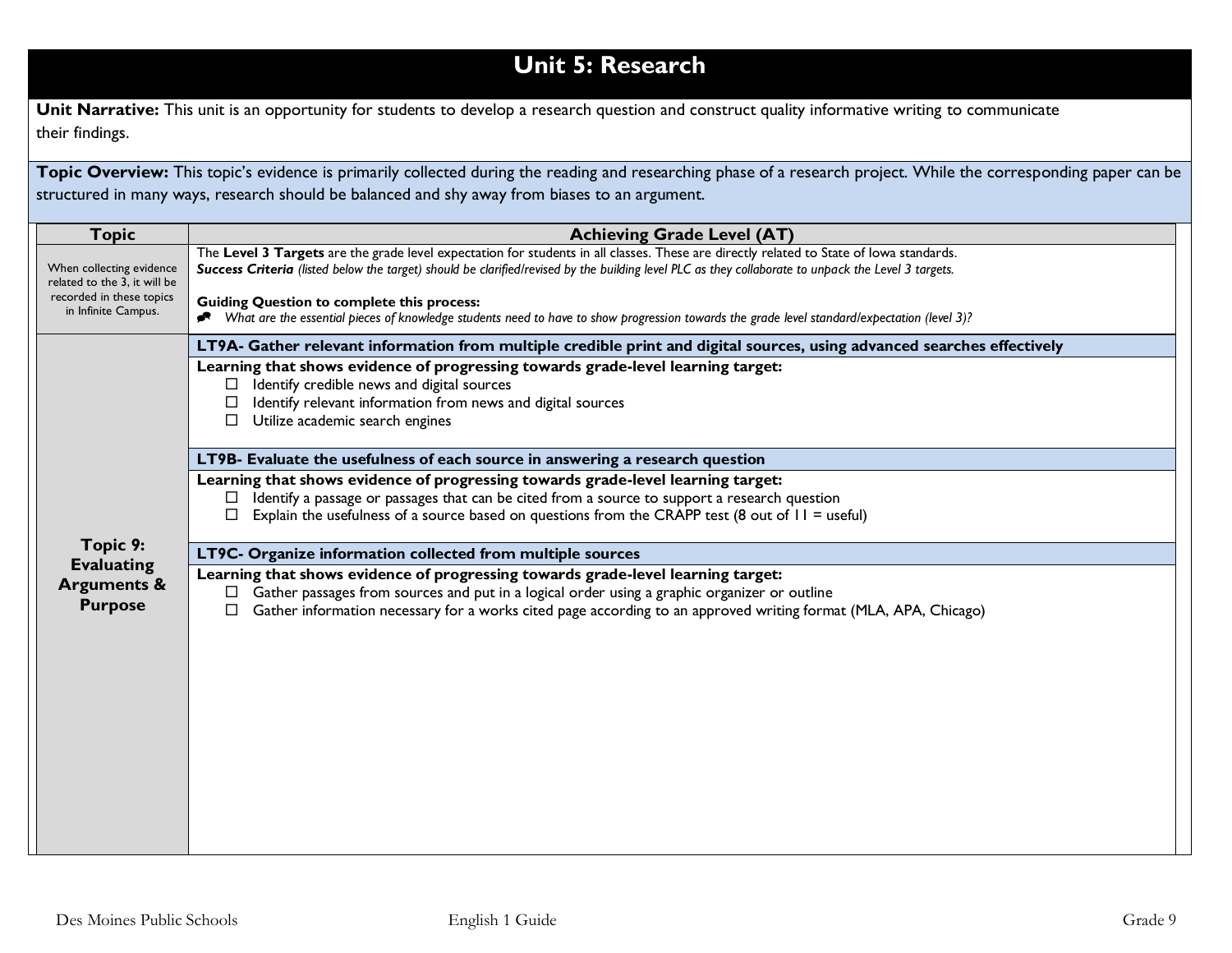| <b>Item Bank:</b>          |                                                                                                                                                                                                                                 |                           |  |
|----------------------------|---------------------------------------------------------------------------------------------------------------------------------------------------------------------------------------------------------------------------------|---------------------------|--|
| 9ATarget:                  | <b>9BTarget:</b>                                                                                                                                                                                                                | 9CTarget:                 |  |
| <b>Resources to teach:</b> | <b>Resources to teach:</b>                                                                                                                                                                                                      | <b>Resources to teach</b> |  |
|                            | <b>Standard Language</b><br><b>CCSS ELA W.9-10.7</b>                                                                                                                                                                            |                           |  |
|                            | Conduct short as well as more sustained research projects to answer a question (including a self-generated question) or solve a problem; narrow or broaden the inquiry when                                                     |                           |  |
|                            | appropriate; synthesize multiple sources on the subject, demonstrating understanding of the subject under investigation.                                                                                                        |                           |  |
|                            | <b>CCSS ELA W.9-10.8</b>                                                                                                                                                                                                        |                           |  |
|                            | Gather relevant information from multiple authoritative print and digital sources, using advanced searches effectively; assess the usefulness of each source in answering the                                                   |                           |  |
|                            | research question; integrate information into the text selectively to maintain the flow of ideas, avoiding plagiarism and following a standard format for citation.                                                             |                           |  |
|                            | <b>Guiding Questions, Ideas, and/or Concepts</b><br>Ideas and concepts in the spaces below are base line examples for all to use to ensure district wide coherence. Please add to these as you see instructional opportunities. |                           |  |
|                            |                                                                                                                                                                                                                                 |                           |  |
|                            |                                                                                                                                                                                                                                 |                           |  |
|                            |                                                                                                                                                                                                                                 |                           |  |
|                            |                                                                                                                                                                                                                                 |                           |  |
|                            |                                                                                                                                                                                                                                 |                           |  |
|                            |                                                                                                                                                                                                                                 |                           |  |
|                            |                                                                                                                                                                                                                                 |                           |  |
|                            |                                                                                                                                                                                                                                 |                           |  |
|                            |                                                                                                                                                                                                                                 |                           |  |
|                            |                                                                                                                                                                                                                                 |                           |  |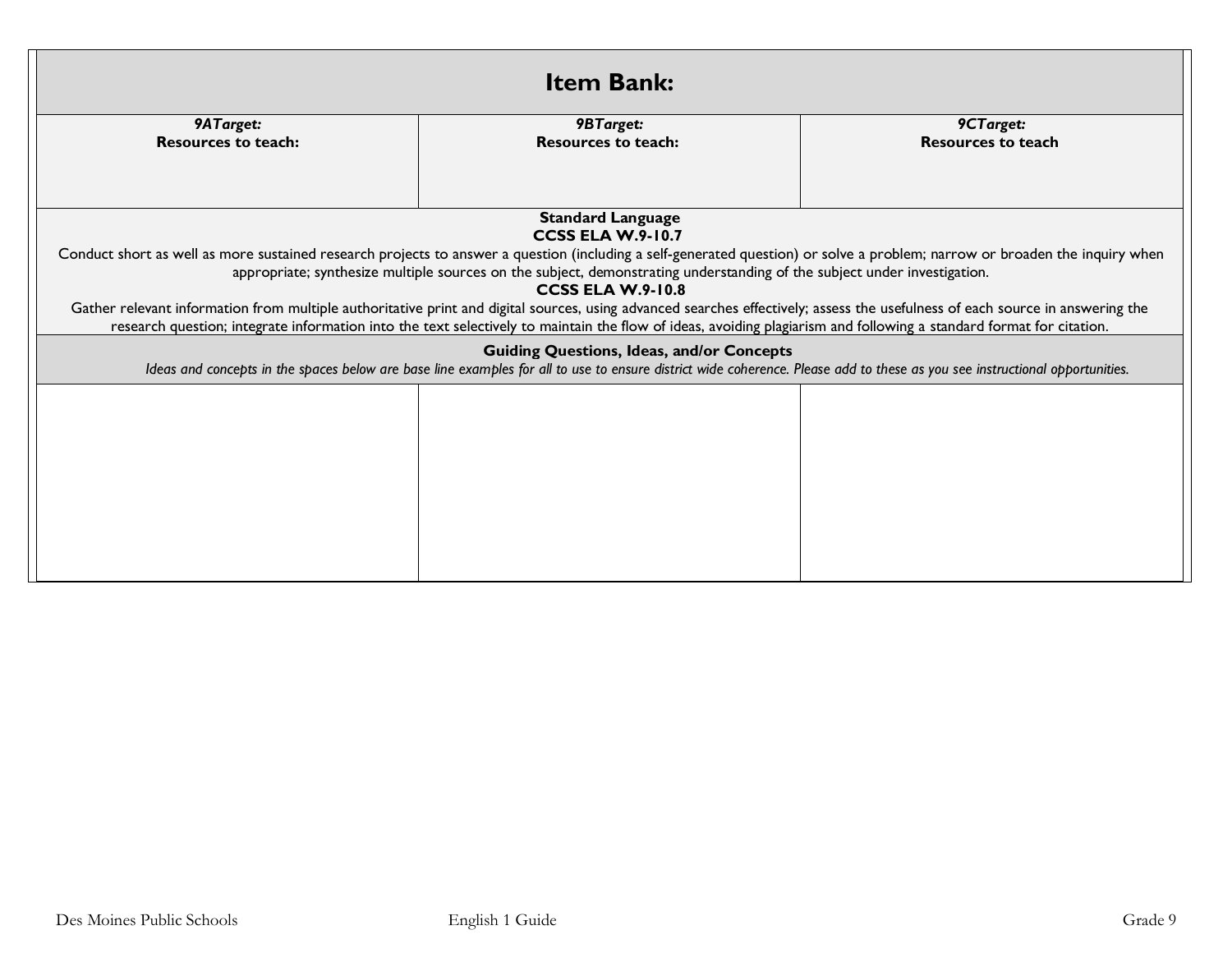**Topic Overview:** Writing research should culminate in a 2+ page informative essay that synthesizes the multiple sources students have been analyzing in relationship to their claim.

| <b>Topic</b>                                             | <b>Achieving Grade Level (AT)</b>                                                                                                                                                                                                                                                                                                                                                                                                                                                                                                                                                                                                                                                                        |
|----------------------------------------------------------|----------------------------------------------------------------------------------------------------------------------------------------------------------------------------------------------------------------------------------------------------------------------------------------------------------------------------------------------------------------------------------------------------------------------------------------------------------------------------------------------------------------------------------------------------------------------------------------------------------------------------------------------------------------------------------------------------------|
| When collecting evidence<br>related to the 3, it will be | The Level 3 Targets are the grade level expectation for students in all classes. These are directly related to State of lowa standards.<br>Success Criteria (listed below the target) should be clarified/revised by the building level PLC as they collaborate to unpack the Level 3 targets.                                                                                                                                                                                                                                                                                                                                                                                                           |
| recorded in these topics<br>in Infinite Campus.          | <b>Guiding Question to complete this process:</b><br>• What are the essential pieces of knowledge students need to have to show progression towards the grade level standard/expectation (level 3)?                                                                                                                                                                                                                                                                                                                                                                                                                                                                                                      |
|                                                          | LT10A- Synthesize multiple sources on a subject in support of the creation of an original claim                                                                                                                                                                                                                                                                                                                                                                                                                                                                                                                                                                                                          |
|                                                          | Learning that shows evidence of progressing towards grade-level learning target:<br>$\Box$ Construct a research question<br>$\Box$ Create an original claim based on the research question<br>$\Box$ Address three or more credible and relevant sources to support the original claim<br>$\Box$ Assess the usefulness of each source in answering the research question<br>Develop a works cited page that adheres to the requirements of MLA style<br>$\Box$ Determine/infer relationships among sources                                                                                                                                                                                               |
|                                                          | LT4A- Write a 2+ page informative essay to answer a research question                                                                                                                                                                                                                                                                                                                                                                                                                                                                                                                                                                                                                                    |
| Topic 10:<br>Writing<br><b>Research</b>                  | Learning that shows evidence of progressing towards grade-level learning target:<br>$\Box$ Organize concepts and information to make important connections and distinctions<br>□ Develop the topic with relevant and sufficient support (such as extended definitions, concrete details, quotations, and examples<br>appropriate to the audience)<br>$\Box$ Write and edit work so that it conforms to the guidelines in a style manual (for example, MLA Handbook) appropriate for the<br>discipline and writing type<br>$\Box$ Use appropriate and varied transitions to create cohesion and clarify relationships among concepts<br>$\Box$ Use precise language appropriate to the audience and topic |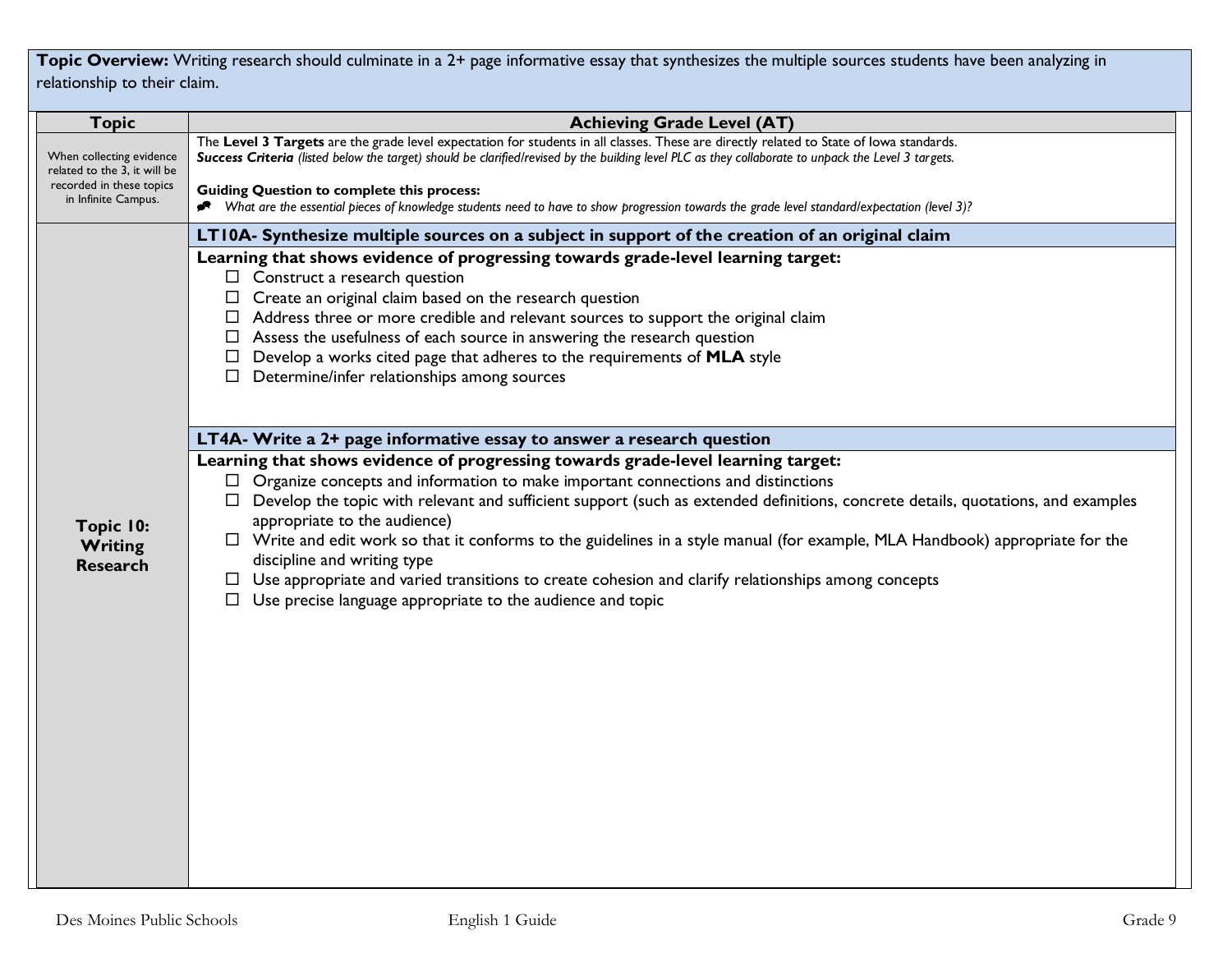| <b>Item Bank:</b>                                                                                                                                                                                                                                                                                                                                                                                                                                                                                                                 |                                                                                                                                                                                                                                 |  |
|-----------------------------------------------------------------------------------------------------------------------------------------------------------------------------------------------------------------------------------------------------------------------------------------------------------------------------------------------------------------------------------------------------------------------------------------------------------------------------------------------------------------------------------|---------------------------------------------------------------------------------------------------------------------------------------------------------------------------------------------------------------------------------|--|
| <b>10ATarget:</b>                                                                                                                                                                                                                                                                                                                                                                                                                                                                                                                 | <b>10BTarget:</b>                                                                                                                                                                                                               |  |
| <b>Resources to teach:</b>                                                                                                                                                                                                                                                                                                                                                                                                                                                                                                        | <b>Resources to teach:</b>                                                                                                                                                                                                      |  |
|                                                                                                                                                                                                                                                                                                                                                                                                                                                                                                                                   |                                                                                                                                                                                                                                 |  |
|                                                                                                                                                                                                                                                                                                                                                                                                                                                                                                                                   | <b>Standard Language</b><br><b>CCSS ELA W.9-10.8</b>                                                                                                                                                                            |  |
| Gather relevant information from multiple authoritative print and digital sources, using advanced searches effectively; assess the usefulness of each source in answering the research question;<br>integrate information into the text selectively to maintain the flow of ideas, avoiding plagiarism and following a standard format for citation.<br><b>CCSS ELA W.9-10.3</b><br>Write informative/explanatory texts, including the narration of historical events, scientific procedures/experiments, or technical processes. |                                                                                                                                                                                                                                 |  |
|                                                                                                                                                                                                                                                                                                                                                                                                                                                                                                                                   | <b>Guiding Questions, Ideas, and/or Concepts</b><br>Ideas and concepts in the spaces below are base line examples for all to use to ensure district wide coherence. Please add to these as you see instructional opportunities. |  |
|                                                                                                                                                                                                                                                                                                                                                                                                                                                                                                                                   |                                                                                                                                                                                                                                 |  |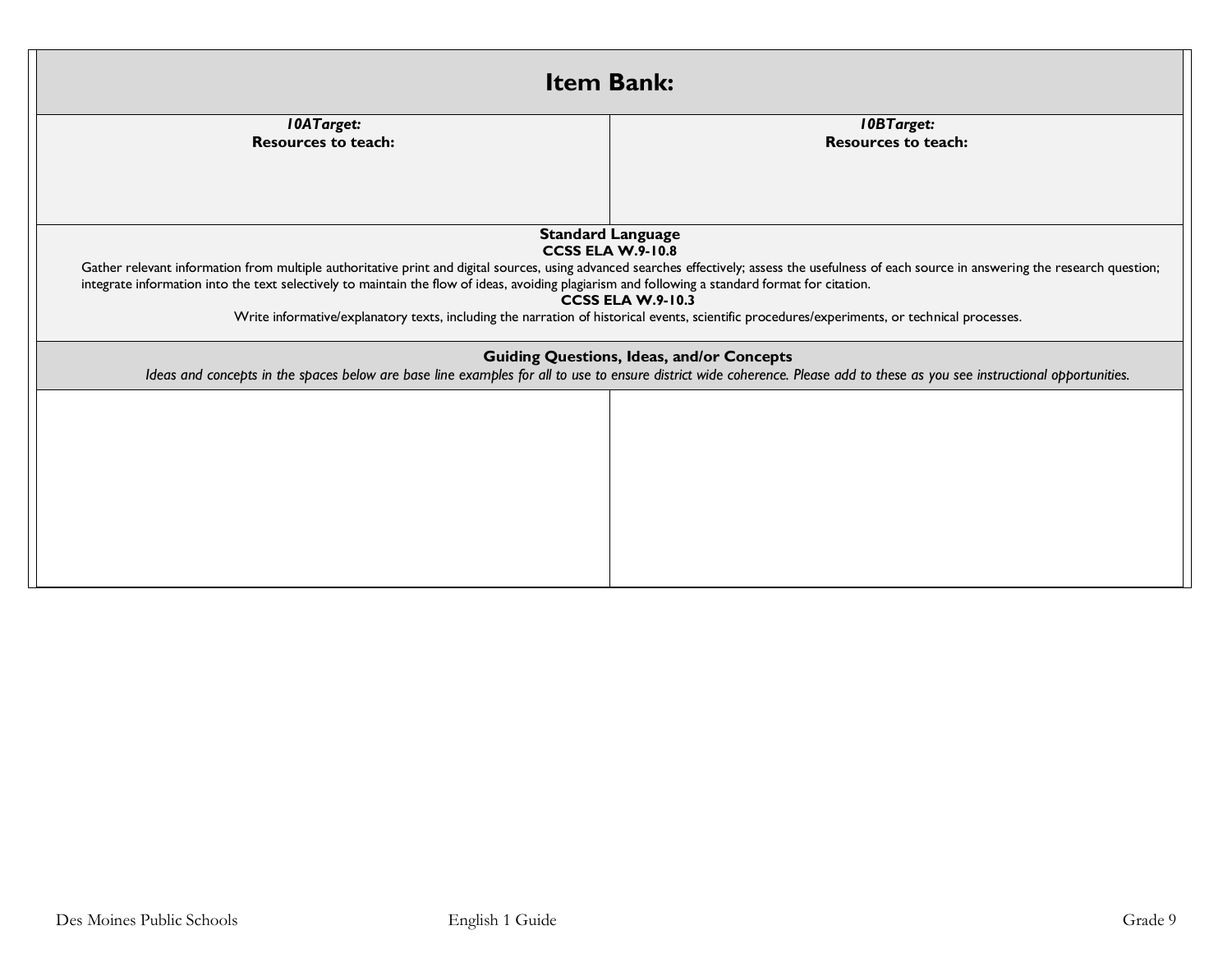# **Extended Topics S2**

Unit Narrative: Some skills are so fundamental to the function and organization of a course that they persist throughout the course instead of being limited to a specific unit. These skills are described in this section of the curriculum guide and should be taught in tandem with unit-based instruction throughout the year.

**Topic Overview:** This topic is collected and reported in both semesters. Activities used to collect evidence for this topic should be rooted in text-based discussion in a variety of formats. Students may need explicit instruction in academic discussion norms in order to support authentic conversations with peers. Propelling a conversation forward requires more than asking a pre-determined question. Support students in active listening strategies to enhance their ability to respond in thoughtful ways.

| <b>Topic</b>                                                                 | <b>Achieving Grade Level (AT)</b>                                                                                                                                                                                                                                                                                              |
|------------------------------------------------------------------------------|--------------------------------------------------------------------------------------------------------------------------------------------------------------------------------------------------------------------------------------------------------------------------------------------------------------------------------|
| When collecting evidence<br>related to the 3, it will be                     | The Level 3 Targets are the grade level expectation for students in all classes. These are directly related to State of lowa standards.<br>Success Criteria (listed below the target) should be clarified/revised by the building level PLC as they collaborate to unpack the Level 3 targets.                                 |
| recorded in these topics<br>in Infinite Campus.                              | <b>Guiding Question to complete this process:</b><br>Nhat are the essential pieces of knowledge students need to have to show progression towards the grade level standard/expectation (level 3)?                                                                                                                              |
|                                                                              | LTIIA- Students work productively in various roles with other participants.                                                                                                                                                                                                                                                    |
|                                                                              | Learning that shows evidence of progressing towards grade-level learning target:<br>Focus actively on independent and collaborative tasks.<br>$\Box$<br>Change or reinforce ideas or perspectives based on new, credible information and experiences.<br>Evaluate personal contributions.<br>Evaluate group dynamic.<br>$\Box$ |
|                                                                              | LTIIB- Students can generate ideas, positions, products, and solutions to problems.                                                                                                                                                                                                                                            |
| Topic II:<br><b>Collaborating in</b><br><b>Discussions</b><br>S <sub>2</sub> | Learning that shows evidence of progressing towards grade-level learning target:<br>Provide textual evidence to support ideas.<br>Respond thoughtfully to perspectives of others.<br>$\Box$<br>Pose questions to others to clarify, verify, or challenge ideas and conclusions                                                 |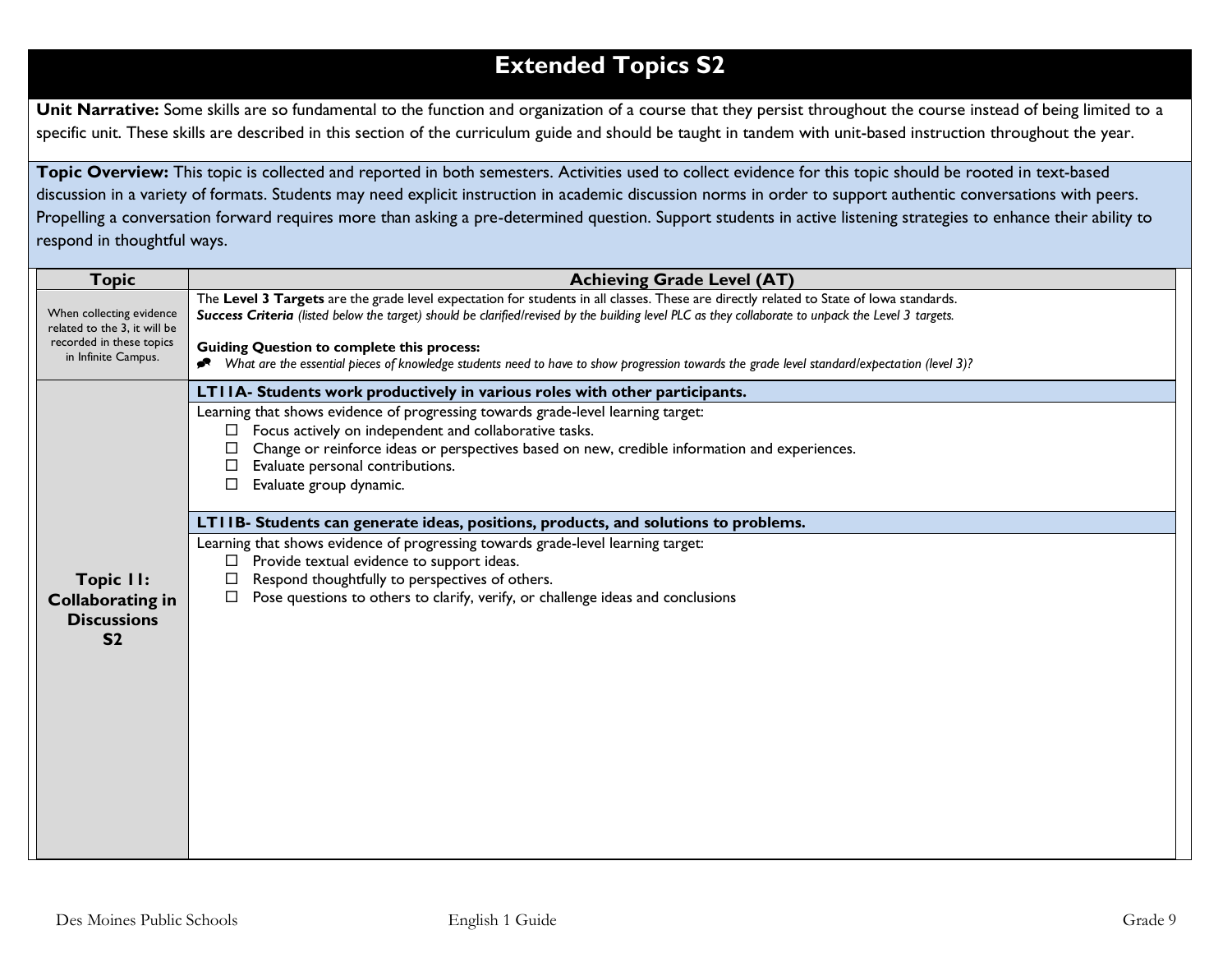| <b>Item Bank:</b>                                                                                                                                                                                                               |                                                                              |  |  |
|---------------------------------------------------------------------------------------------------------------------------------------------------------------------------------------------------------------------------------|------------------------------------------------------------------------------|--|--|
| <b>IIATarget:</b><br><b>Resources to Teach</b>                                                                                                                                                                                  | <b>IIBTarget:</b><br><b>Resources to Teach</b>                               |  |  |
|                                                                                                                                                                                                                                 | <b>Standard Language</b>                                                     |  |  |
| <b>CCSS ELA SL.9-10.1</b><br>Initiate and participate effectively in a range of collaborative discussions (one-on-one, in groups, and teacher-led) with diverse partners on grades 9-10 topics, texts, and issues,              |                                                                              |  |  |
|                                                                                                                                                                                                                                 | building on others' ideas and expressing their own clearly and persuasively. |  |  |
| <b>Guiding Questions, Ideas, and/or Concepts</b><br>Ideas and concepts in the spaces below are base line examples for all to use to ensure district wide coherence. Please add to these as you see instructional opportunities. |                                                                              |  |  |
|                                                                                                                                                                                                                                 |                                                                              |  |  |
|                                                                                                                                                                                                                                 |                                                                              |  |  |
|                                                                                                                                                                                                                                 |                                                                              |  |  |
|                                                                                                                                                                                                                                 |                                                                              |  |  |
|                                                                                                                                                                                                                                 |                                                                              |  |  |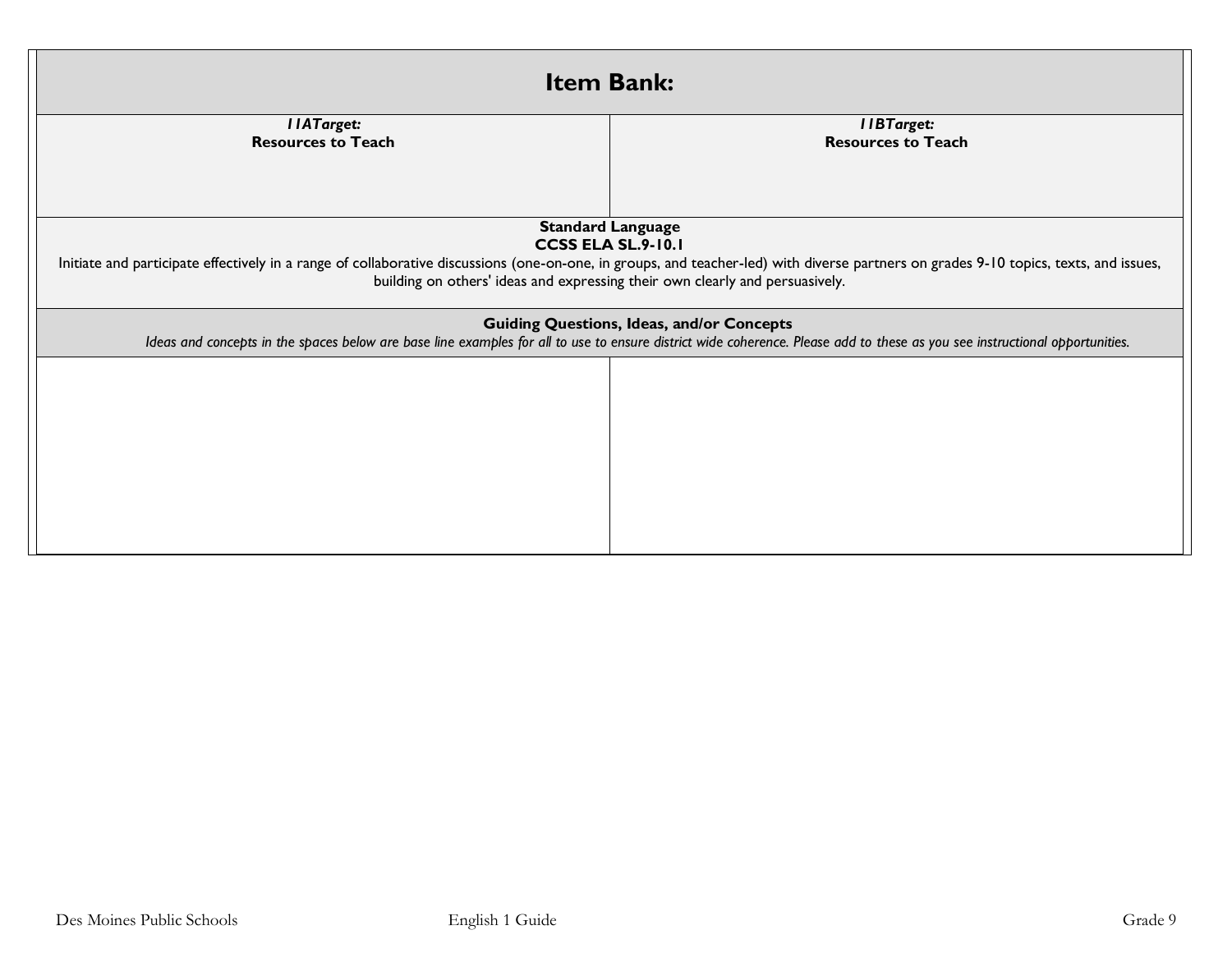Topic Overview: Instruction around sound principles of English grammar, vocabulary, punctuation, capitalization, and spelling are foundational to the Language Arts classroom. In order to fully assess student's understanding of these concepts, they must be applied to writing. This topic is intended to assess students work in the writing process as they work to improve their command of written English. While specific instruction may need to live at the success criteria level, assessment of student progress should focus wholistically on the student's application of skills in writing.

| <b>Topic</b>                                                  | <b>Achieving Grade Level (AT)</b>                                                                                                                                                                                                                                                                                                                                                                                                                                                                                                         |
|---------------------------------------------------------------|-------------------------------------------------------------------------------------------------------------------------------------------------------------------------------------------------------------------------------------------------------------------------------------------------------------------------------------------------------------------------------------------------------------------------------------------------------------------------------------------------------------------------------------------|
| When collecting evidence<br>related to the 3, it will be      | The Level 3 Targets are the grade level expectation for students in all classes. These are directly related to State of lowa standards.<br>Success Criteria (listed below the target) should be clarified/revised by the building level PLC as they collaborate to unpack the Level 3 targets.                                                                                                                                                                                                                                            |
| recorded in these topics<br>in Infinite Campus.               | <b>Guiding Question to complete this process:</b><br>* What are the essential pieces of knowledge students need to have to show progression towards the grade level standard/expectation (level 3)?                                                                                                                                                                                                                                                                                                                                       |
|                                                               | LT12A- Engage in the writing process to produce clear and coherent writing for multiple purposes.                                                                                                                                                                                                                                                                                                                                                                                                                                         |
|                                                               | Learning that shows evidence of progressing towards grade-level learning target:<br>Develop a plan for writing, focusing on what is most significant for a specific purpose and audience<br>Produce clear and coherent writing in which the development is appropriate to the task, purpose and audience.<br>$\Box$ Create multiple drafts, examining rough drafts and considering ways to revise through the addition or subtraction of material.                                                                                        |
|                                                               | LT12B- Demonstrate command of conventions of standard English                                                                                                                                                                                                                                                                                                                                                                                                                                                                             |
| Topic 12:<br><b>Constructing</b><br>Writing<br>S <sub>2</sub> | Learning that shows evidence of progressing towards grade-level learning target:<br>$\Box$ Utilize complex sentence structure applying a variety of combinations of phrases (noun, verb, adjectival, adverbial, participial,<br>prepositional, absolute and clauses (independent, dependent; noun, relative, adverbial)<br>$\Box$ Appropriately use colons and semicolons in context<br>$\Box$ Appropriately use commas in long or complex sentences (e.g., between the elements of a compound subject or compound verb<br>joined by and) |
|                                                               | LT12C- Utilize textual evidence to support analysis                                                                                                                                                                                                                                                                                                                                                                                                                                                                                       |
|                                                               | Learning that shows evidence of progressing towards grade-level learning target:                                                                                                                                                                                                                                                                                                                                                                                                                                                          |
|                                                               | $\Box$ Use <b>parenthetical</b> documentation to integrate quotes and citations (both paraphrased and direct citation)                                                                                                                                                                                                                                                                                                                                                                                                                    |